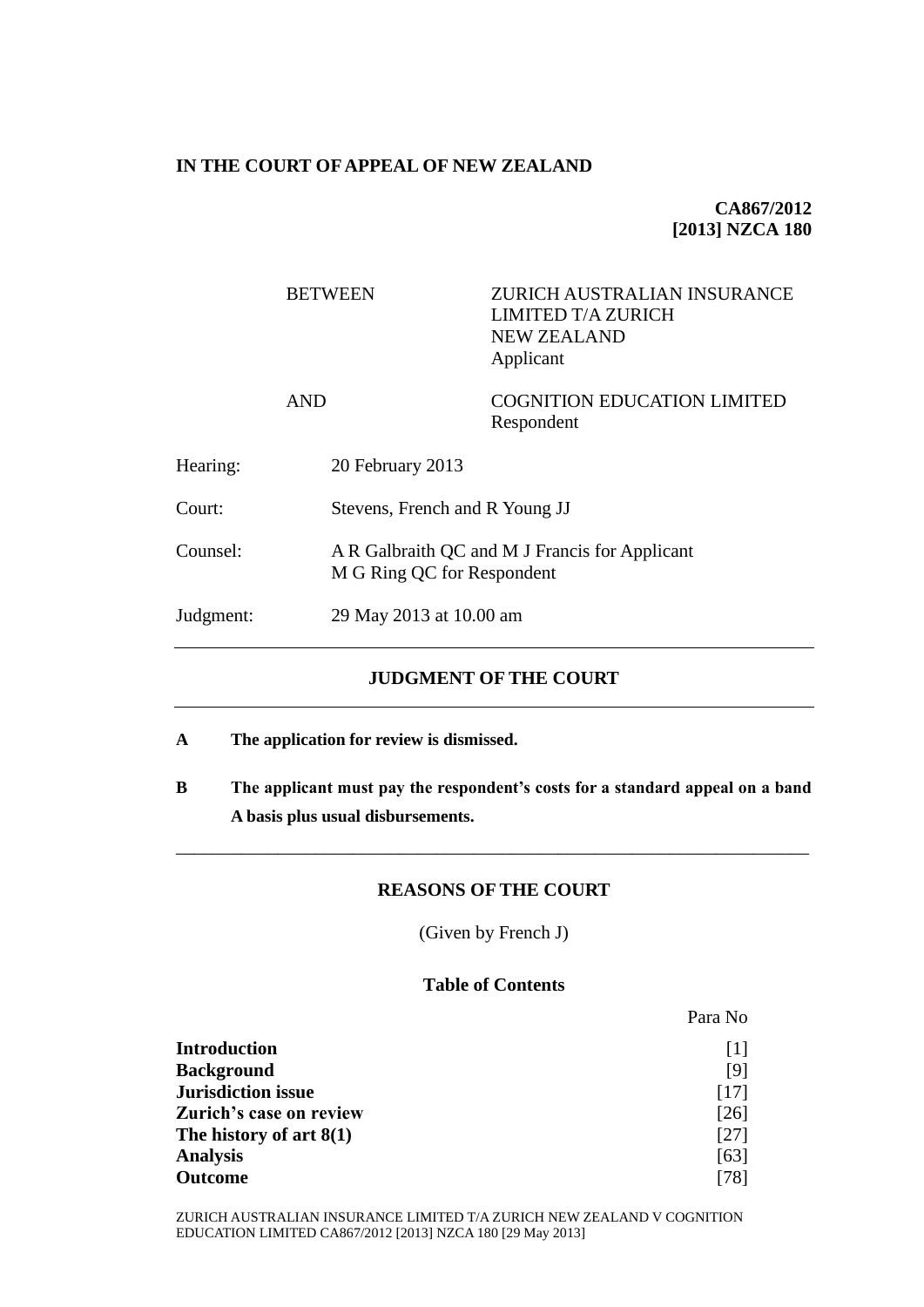## **Introduction**

<span id="page-1-0"></span>[1] Article 8(1) of the First Schedule to the Arbitration Act 1996 regulates what is to happen when a defendant seeks a stay of court proceedings on the grounds that the parties had agreed to submit the dispute to arbitration.

[2] Article 8(1) states:

### **8 Arbitration agreement and substantive claim before court**

(1) A court before which proceedings are brought in a matter which is the subject of an arbitration agreement shall, if a party so requests not later than when submitting that party's first statement on the substance of the dispute, stay those proceedings and refer the parties to arbitration unless it finds that the agreement is null and void, inoperative, or incapable of being performed, or that there is not in fact any dispute between the parties with regard to the matters agreed to be referred.

[3] Under art 8(1), a stay is mandatory unless the court finds that the agreement is null and void, inoperative, or incapable of being performed, or that there is not in fact any dispute between the parties with regard to the matters agreed to be referred to arbitration.

[4] This appeal concerns the correct meaning to be attributed to the concluding phrase: "that there is not in fact any dispute between the parties with regard to the matters agreed to be referred".

[5] The weight of New Zealand authority favours the view that in determining whether there is in fact a dispute for the purposes of art  $8(1)$ , the court must assess whether the party seeking arbitration has an arguable defence to the claim which has been filed in court. If there is no arguable defence, then there is no dispute within the meaning of art 8(1) and summary judgment may be entered for the claimant. On the other hand, if the court is satisfied there is an arguable defence, a stay of the court proceeding will be granted and a referral to arbitration ordered.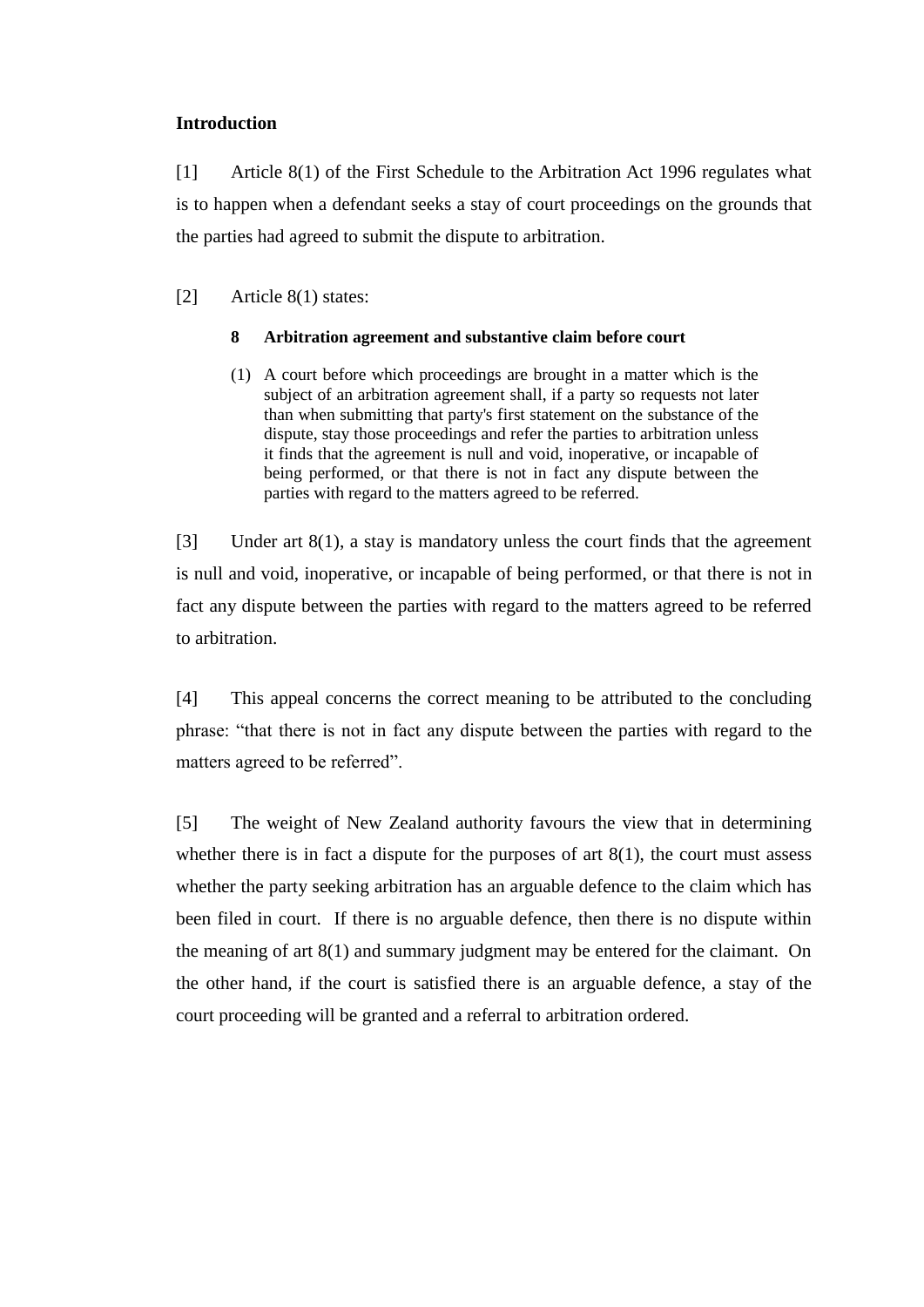[6] This was the approach endorsed by Associate Judge Bell in the decision of the High Court under review. $<sup>1</sup>$ </sup>

[7] The applicant, Zurich Australian Insurance Limited (Zurich), urges us to reject that approach. It contends that the application of a "no arguable defence" test is a "judicial engraft" derived from a "fleeting" mistake made by English judges, a mistake which has since been corrected in England and which should now be corrected in New Zealand because it is contrary to principle, policy and international practice. Zurich accepts that the court should not find a dispute to exist simply on the subjective say-so of one party, but contends that the court's enquiry under art 8(1) is properly limited to determining the genuineness or bona fides of the alleged dispute. That is to say, the court should simply determine whether the defendant really believes what he or she is saying and is not merely looking for an expedient to avoid or postpone liability. In Zurich's submission, once the existence of a genuine dispute is established, the matter must be referred to arbitration. The court should not go further and engage in any merits assessment of the defence.<sup>2</sup> That task is the proper reserve of the arbitral body. A stay must therefore be granted even if the defence put forward in apparent good faith is unsustainable.

[8] For the reasons that follow, we do not accept Zurich's argument. We have concluded that the argument is really an argument as to what the New Zealand Parliament should have enacted, as opposed to what it did enact. Correctly interpreted, art 8(1) means that Zurich is only entitled to a stay and a referral to arbitration if it has an arguable defence.

#### **Background**

<span id="page-2-0"></span>[9] The respondent, Cognition Education Limited (Cognition), is insured under a contract frustration insurance policy issued by Zurich. Cognition made a claim under the policy. Zurich declined to indemnify Cognition, prompting Cognition to issue proceedings in the High Court seeking summary judgment.

 $\mathbf{1}$ <sup>1</sup> *Cognition Education Ltd v Zurich Australian Insurance Ltd t/a Zurich New Zealand* [2012] NZHC 3257. That the Judge chose to call his decision a ruling is immaterial for the purposes of Zurich's rights of review.

<sup>&</sup>lt;sup>2</sup> Except presumably in so far as that bears on good faith.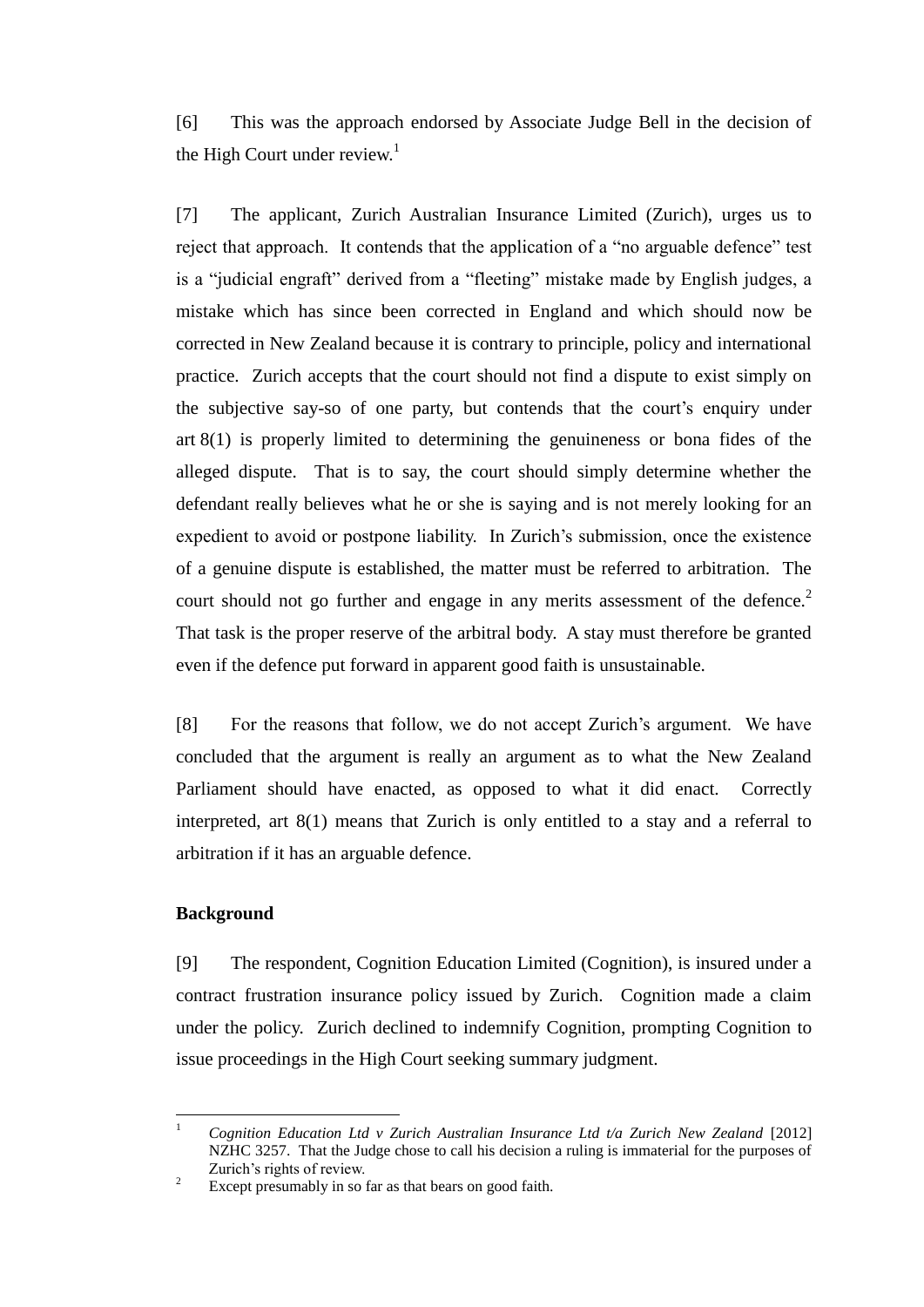[10] Zurich filed an appearance objecting to jurisdiction. It also applied for a stay of the proceeding in reliance on an arbitration clause in the policy. The clause read:

Any dispute, controversy or claim arising out of, relating to, or in connection with this Insurance Policy, shall be finally settled by arbitration. The arbitration shall be conducted in accordance with the Rules for the Conduct of Commercial Arbitrations of the Institute of Arbitrators and Mediators of New Zealand in effect at the time of the arbitration and shall be conducted in English. The seat of the arbitration shall be Auckland, New Zealand, or alternative (sic) Sydney, Australia, if mutually agreed by all parties.

[11] Zurich contended that the High Court could not adjudicate on the summary judgment application because the parties had agreed to submit all disputes to arbitration, including the subject matter of the summary judgment application. It also argued that the Court should hear the stay application first and that only if the stay application failed should the summary judgment proceeding be scheduled for hearing.

[12] For its part, Cognition argued there was no dispute to submit to arbitration because Zurich did not have an arguable defence to its claim. Cognition further contended that leaving aside issues about the onus of proof, the tests for summary judgment and stay were essentially the same, namely whether Zurich had an arguable defence to Cognition's claim. Logic and practicality dictated the applications should be heard together.

[13] The parties sought a ruling from the High Court as to the process which should be followed.

[14] In a detailed and fully reasoned decision, Associate Judge Bell agreed with the position taken by Cognition. The Associate Judge held that the test applicable to the summary judgment application was the inverse of the applicable test for a stay under art 8(1). Both rules required the same judicial inquiry, namely whether Zurich had an arguable defence. It followed that the two matters should be heard together and the Associate Judge so ordered. He directed the Registrar to allocate a half day fixture to hear both applications.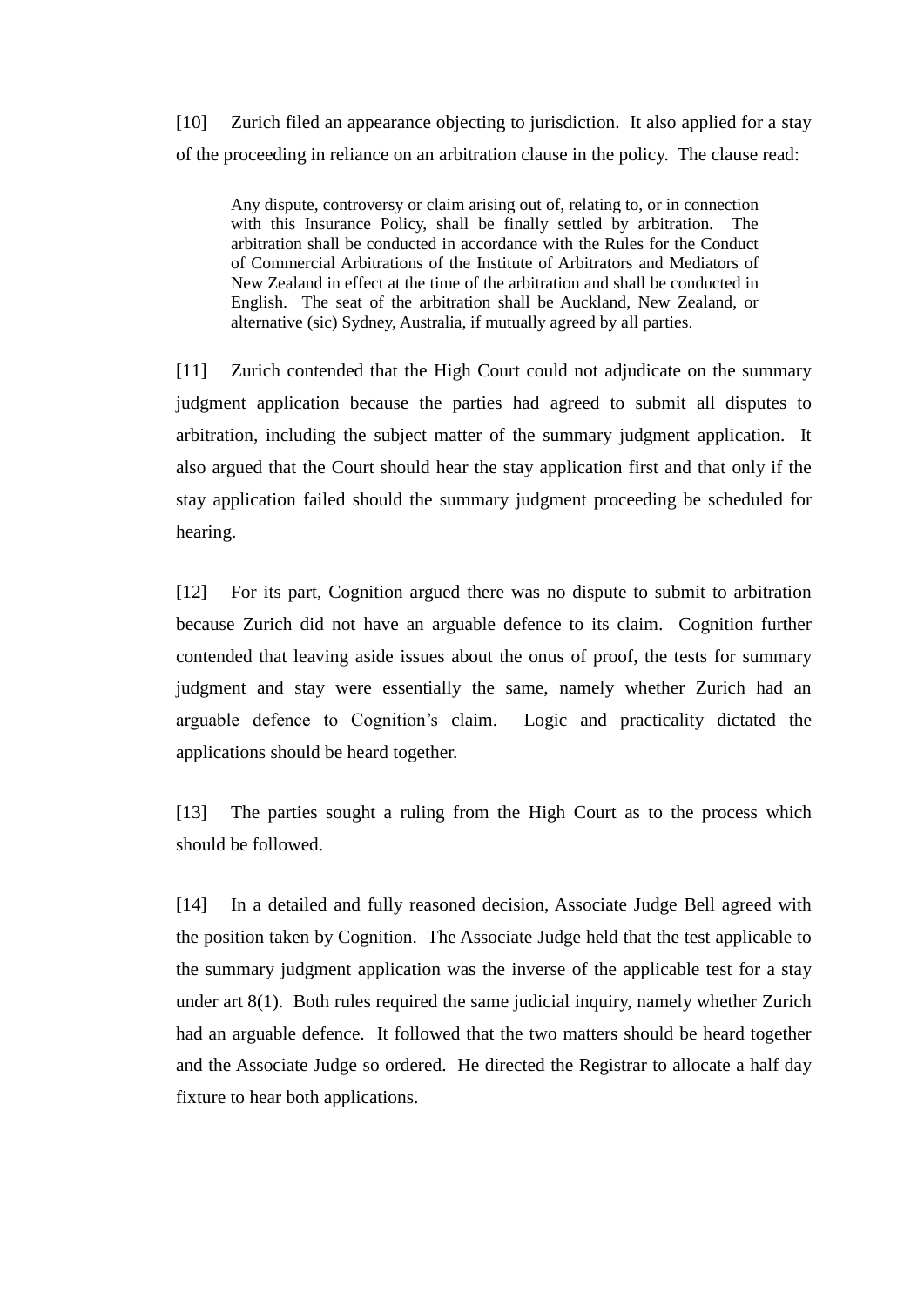[15] The Associate Judge's decision was limited to whether the two applications should be heard separately or together. He was not required to consider the merits of Cognition's claim, nor the merits of Zurich's stay application. That inquiry was to be undertaken at the hearing, which has not yet been held pending the outcome of this review.

[16] Before turning to the substantive arguments, it is necessary for us to record how this case came before us by way of review.

## **Jurisdiction issue**

<span id="page-4-0"></span>[17] Zurich initially filed an appeal against the Associate Judge's decision and a hearing was held in this Court on 20 February 2013.

[18] Under s 26P of the Judicature Act 1908, this Court may only hear appeals against the decisions of associate judges if those decisions were made in court rather than in chambers. Decisions made in chambers must be reviewed by a High Court judge. The distinction between court and chambers does not depend on physical location but rather on the nature of the jurisdiction being exercised. The powers of an associate judge found in s 26I of the Judicature Act comprise the court jurisdiction exercised by associate judges, while the powers that comprise the chambers jurisdiction are found in s 26J.

[19] Rule 7.34 of the High Court Rules specifies that all interlocutory applications must be heard in chambers unless a judge directs otherwise. A stay application is an interlocutory application and because Associate Judge Bell made no direction otherwise, Zurich's application for a stay fell within that rule.

[20] Applications for summary judgment are also interlocutory applications. However, by virtue of  $r$  7.36 of the High Court Rules and  $s$  26I(1)(a) of the Judicature Act, summary judgments are an exception to r 7.34 and must be heard in open court. Section 26I(1)(a) states that an associate judge may exercise all the jurisdiction and powers of the High Court "in relation" to any application for summary judgment.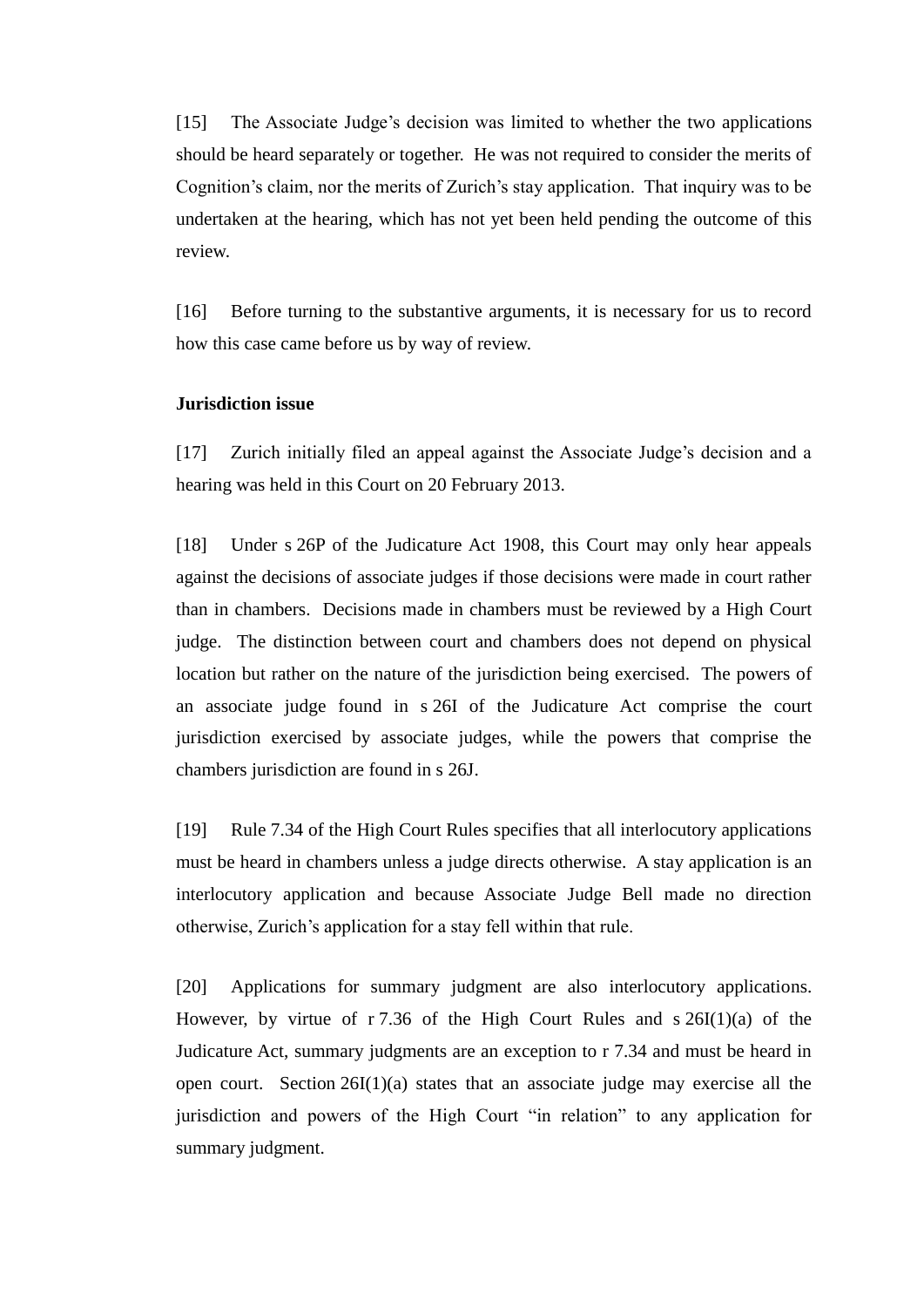[21] At the hearing before us, counsel assumed (as did we) that the Court had jurisdiction to entertain an appeal. However, on further reflection after the hearing, we reached a provisional view that the decision of the Associate Judge was made in chambers and that therefore we lacked jurisdiction to hear the appeal. We invited counsel to make submissions on this point.

[22] Counsel then filed a joint memorandum. They submitted that the Court did have jurisdiction to hear the appeal because the issues dealt with in the Associate Judge's ruling were in fact the first issues the Associate Judge would have been required to deal with at the substantive hearing of the two applications. In counsel's submission, if the issues had been dealt with in that way, they would have formed part of the substantive judgment on those applications and so would have been (only) appealable direct to this Court.

[23] The parties cannot of course give the Court jurisdiction by consent. Regrettably, we were not persuaded that we did have jurisdiction to hear the appeal. The only direction given by the Associate Judge in relation to the summary judgment application was that it should be heard together with the stay application. In our view, that was an insufficient connection to bring the case within s  $26I(1)(a)$  or r 7.36. The decision was primarily concerned with the stay application. All the substantive legal content of the decision relates to the appropriate test to be applied for the stay. Our conclusion was that the decision was made in chambers and that accordingly the correct means of challenging that decision was by way of review.

[24] In order to regularise the proceeding, at our suggestion counsel filed an application in the High Court for a review, coupled with an application to transfer the review application to this Court. Consent orders were made accordingly.<sup>3</sup> Counsel have also confirmed that the hearing held before us on 20 February 2013 is to be regarded as the hearing of the review.

[25] This is not the first case in which the niceties of the distinction between chambers and court have caused unfortunate and unnecessary procedural difficulties.

 $\overline{3}$ <sup>3</sup> *Cognition Education Ltd v Zurich Australian Insurance Ltd t/a Zurich New Zealand* HC New Zealand CIV-2012-404-1246, 1 May 2013.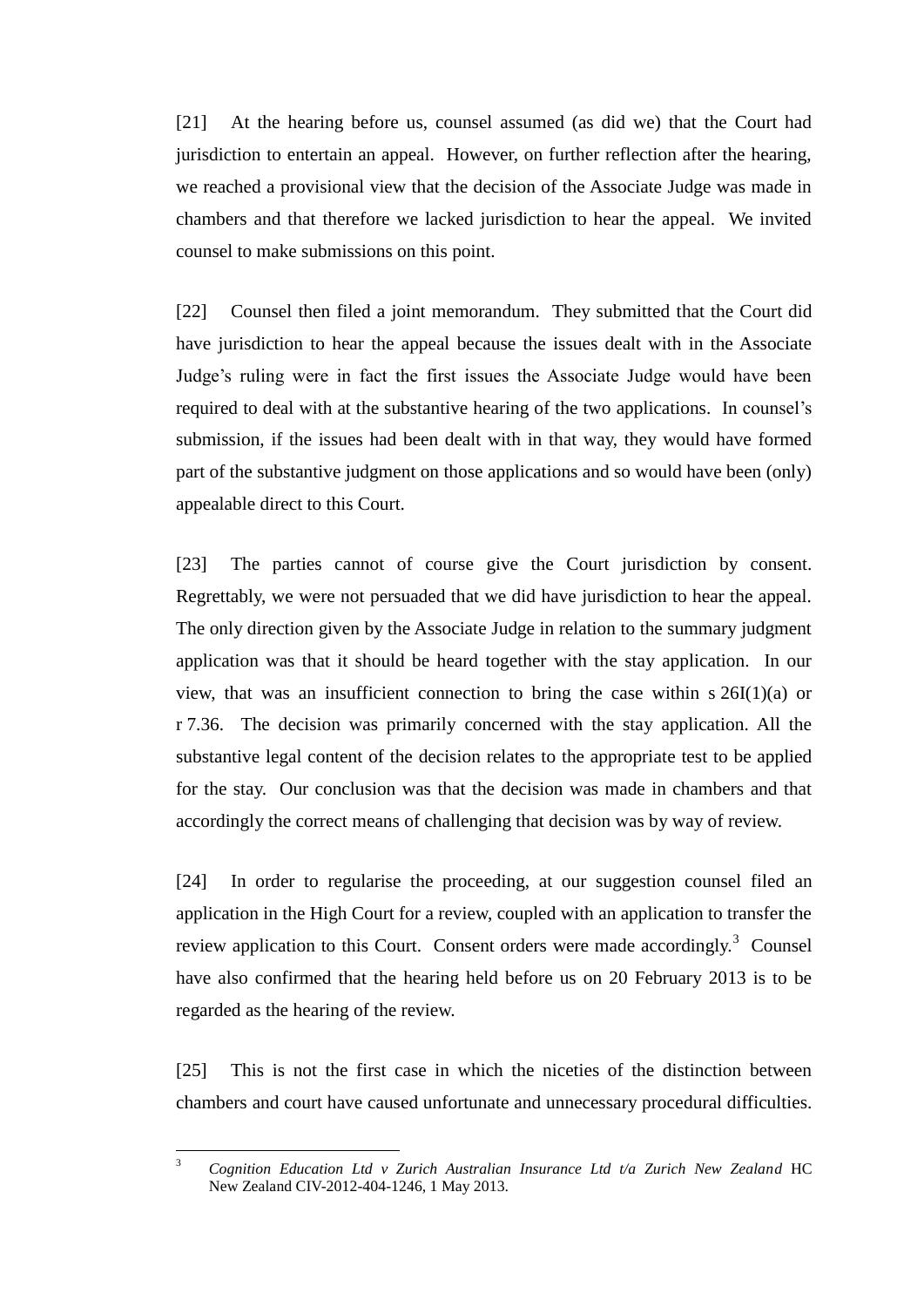It is hoped that proposed reforms to the Judicature Act will bring some clarity to the issue.

## **Zurich's case on review**

<span id="page-6-0"></span>[26] Mr Galbraith QC submitted that the requirement of an arguable defence is a judicial gloss on art  $8(1)$ , the chief objections to which are:

- (a) It is not warranted by the wording of the provision, which is expressed in mandatory terms.
- (b) It is derived from flawed English case law which has since been debunked.
- (c) It is illogical. The fact that one party is indisputably wrong and the other indisputably right cannot mean that there was never any dispute in existence between them. A person is still disputing something even if he or she is horribly wrong. Put another way, the consequence of a successful summary judgment argument is not that there was no dispute, but that the forum of one party's choosing has been persuaded that it is a dispute to which the other party has no arguable defence.
- (d) It requires giving a different meaning to the word "dispute" as it appears in art  $8(1)$  than in other provisions of the Act, where it has its ordinary meaning.
- (e) It is contrary to international practice.
- (f) It is contrary to the main purposes of the Arbitration Act, which are party autonomy, reduced judicial involvement in the arbitral process and conformity with international arbitration law.
- (g) By inserting an arbitration clause into the contract, the parties chose arbitration as the means of settling their differences. That choice should be respected and they should be held to their bargain.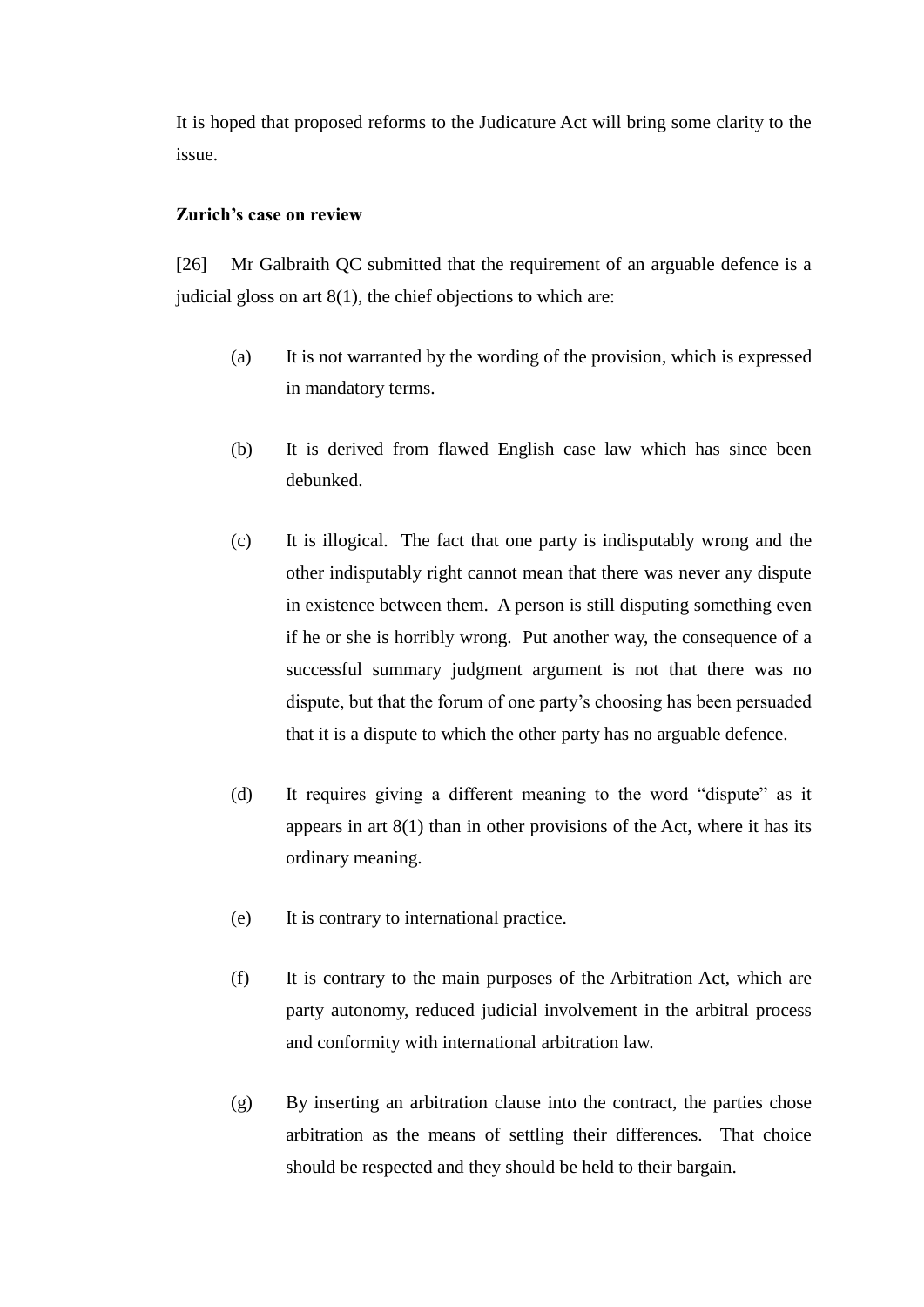- (h) One of the main reasons parties agree to go to arbitration is so that they can have the benefit of an adjudicator with specialist knowledge or experience. Such arbitrators are likely to be better placed than judges to assess the merits of any dispute. This is particularly apposite in cases involving the interpretation of a commercial contract or trade practice with which an arbitrator, unlike a judge, is likely to be familiar. It is wrong to deprive a defendant of the benefit of that specialist insight arising from the choice of arbitration.
- (i) The New Zealand courts' approach to summary judgment often involves an extensive analysis of facts and law. Subjecting a dispute to the summary judgment procedures and associated appeal rights can result in cases becoming bogged down in lengthy and protracted court hearings, thereby defeating the whole purpose of arbitration, which is to provide a timely and cost effective means of dispute resolution.
- (j) In a global economy, the requirement of an arguable defence in New Zealand is both a trap and a disincentive for overseas parties to enter into commercial contracts with New Zealand parties.

# **The history of art 8(1)**

<span id="page-7-0"></span>[27] In order to consider the arguments raised by Mr Galbraith, it is necessary for us first to trace the history of art 8(1) and the relevant case law in some detail, before returning to issues of statutory interpretation and policy.

[28] The phrase "unless ... there is not in fact any dispute between the parties with regard to the matters agreed to be referred" (the added words) did not appear in New Zealand arbitration legislation until 1996.

[29] However, prior to 1996 the added words did appear in arbitration legislation in the United Kingdom as the result of a recommendation made in the 1920s by the Mackinnon Committee.<sup>4</sup> The Mackinnon Committee was concerned to prevent what

 $\overline{4}$ 

<sup>4</sup> Mackinnon Committee *Report of the Committee on the Law of Arbitration* (CMD2817, 1927).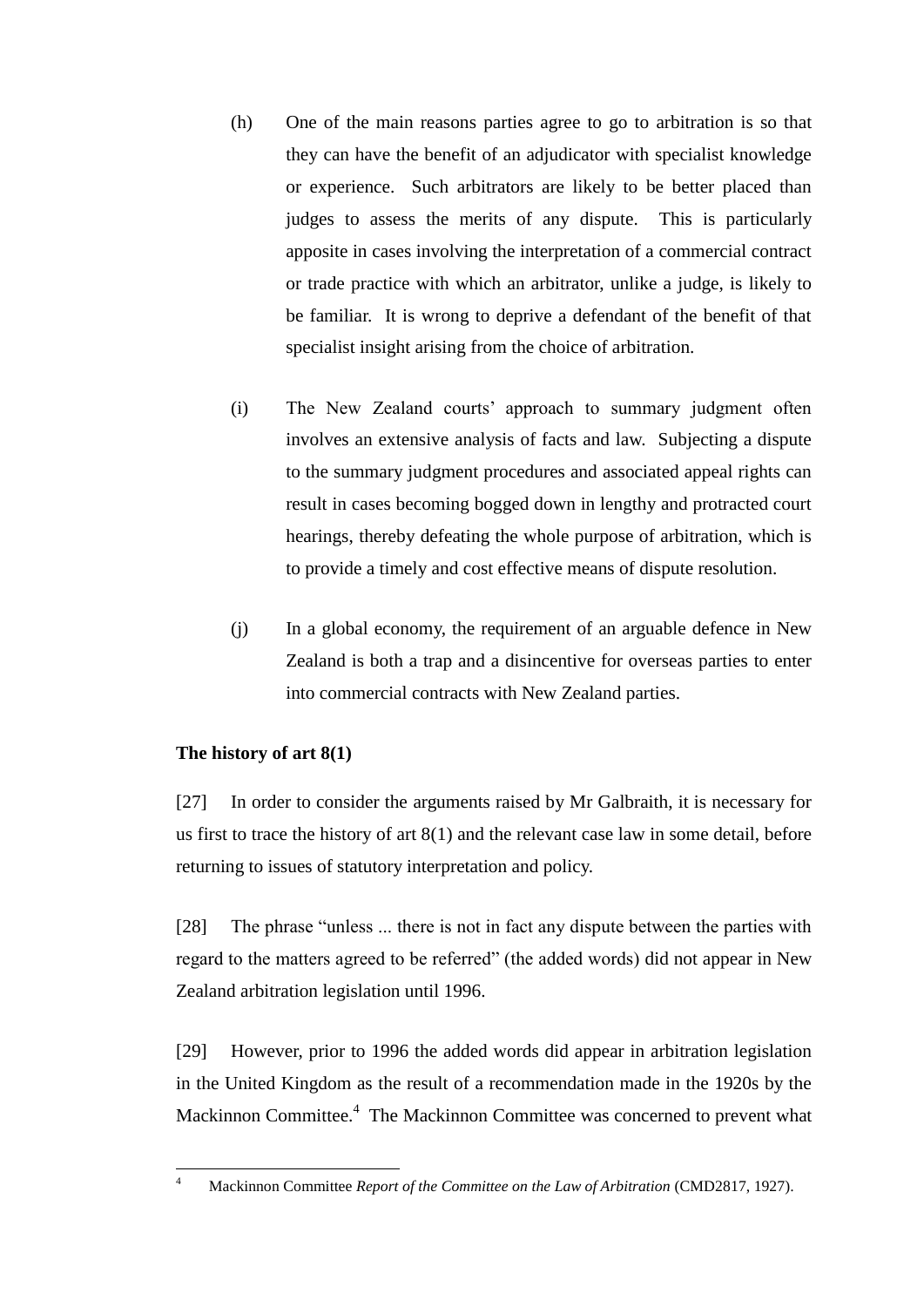it saw as the "absurd" situation of stays being granted on account of arbitration clauses despite defendants being unable to indicate the existence of a dispute or any reason why they should not meet a claim.<sup>5</sup> It recommended that the relevant United Kingdom legislation be amended so as to provide that the court should only stay the action "if satisfied there is a real dispute to be determined by arbitration".<sup>6</sup>

[30] Following the report, the relevant stay provisions of the Arbitration Clauses (Protocol) Act 1924 (UK) were amended by adding a ground for refusing a stay where the court was satisfied that "there [was] not in fact any dispute between the parties with the matter agreed to be referred". The added words (which did not appear in the foundation international Conventions underpinning the legislation)<sup> $\prime$ </sup> were retained in subsequent iterations, namely the Arbitration Act 1950 (UK) and the Arbitration Act 1975 (UK).

[31] Mr Galbraith contended that the mischief identified by the Mackinnon report was non-genuine disputes contrived in bad faith and constituting an abuse of process, rather than genuine albeit unarguable defences.

[32] However, that was not the interpretation adopted by the English courts.<sup>8</sup> Relying on the added words, the English courts developed a doctrine that when a defendant responded to a summary judgment application by applying for a stay on the grounds of an arbitration agreement, the summary judgment and the stay applications were heard together and determined by the same test. If the court found that the defendant did not have any defence to the application for summary judgment, the stay application would be dismissed and the summary judgment application would be granted. On the other hand, if the plaintiff could not succeed in the summary judgment application, the proceeding would be stayed for the dispute to

<sup>5</sup> At [43].

At [43].

<sup>7</sup> Protocol on Arbitration Clauses (opened for signature 24 September 1932, entered into force 28 July 1924); United Nations Convention on the Recognition and Enforcement of Foreign Arbitral Awards 330 UNTS 38 (opened for signature 10 June 1958, entered into force 7 June 1959).

<sup>8</sup> See *Nova (Jersey) Knit Ltd v Kammgarn Spinnerei GmbH* [1977] 1 WLR 713 (HL); *S L Sethia Liners Ltd v State Trading Corporation of India Ltd* [1985] 1 WLR 1398 (CA); *Associated Bulk Carriers Ltd v Koch Shipping Inc*, *The Fuohsan Maru* [1978] 2 All ER 254 (CA); *A/S Gunnstein & Co K/S v Jensen Krebs and Nielson*, *The Alfa Nord* [1977] 2 Lloyd's Rep 434 (CA).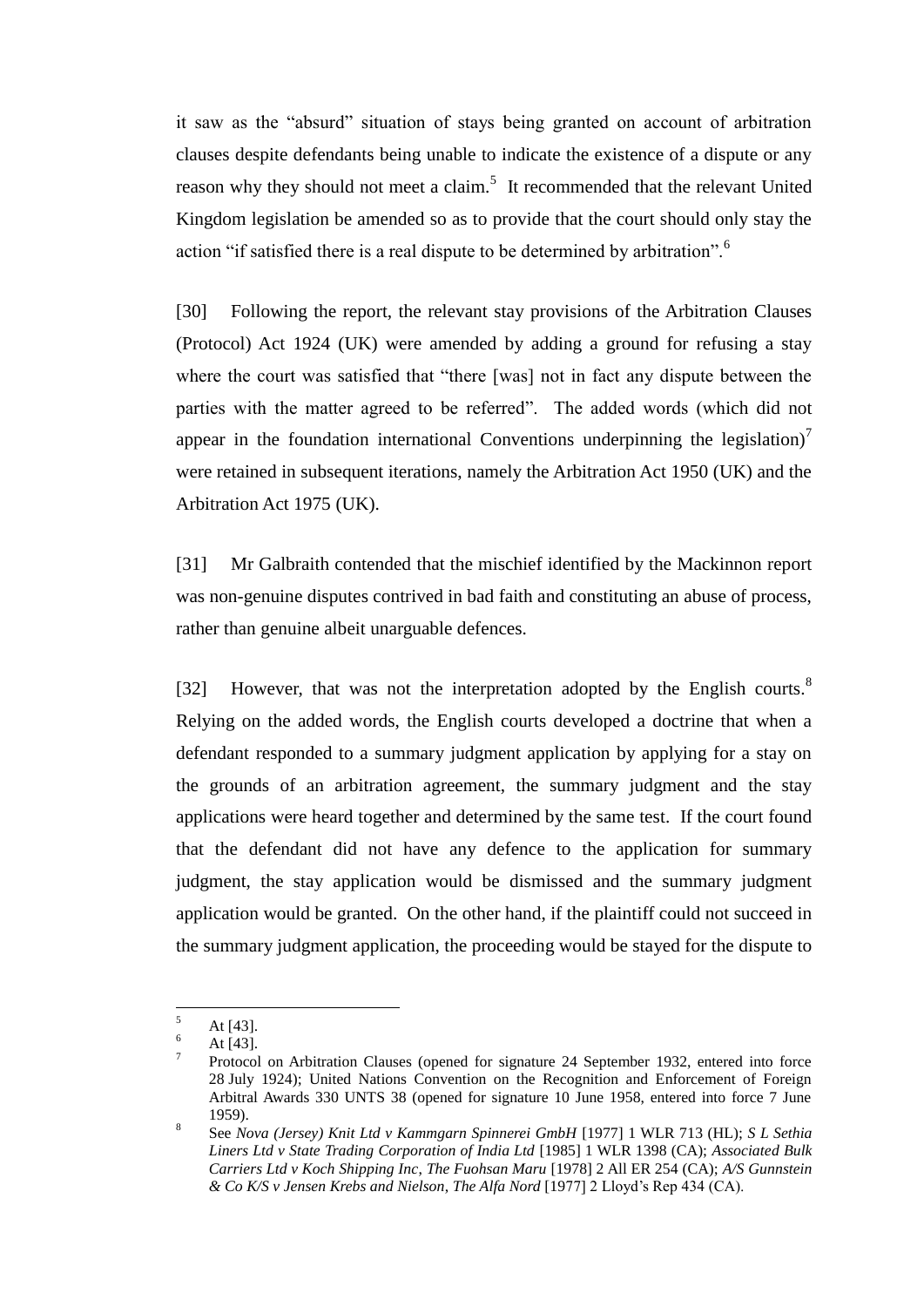be decided by arbitration. This came to be known as the "reverse side of the coin" approach.

[33] Under this approach, the word "dispute" as it appeared in the added words was effectively equated with "anything disputable" rather than "anything disputed". Or, as one text put it, a distinction was drawn between a dispute and a worthwhile dispute.<sup>9</sup> A claim which was indisputable because there was no arguable defence did not create a dispute. The approach also meant that where parties chose arbitration for their dispute resolution, their choice was effectively restricted to referring only those disputes that could not be resolved by the courts' summary judgment procedures.

[34] It appears that some English commentators and judges questioned the logic of the interpretation and its policy justification, based as it was on the perception that arbitrations were slow and causative of delay. However, writing in 1989, the authors of the English text *The Law and Practice of Commercial Arbitration in England*  stated that whatever the merits of the reverse side of the coin approach, it was "quite clearly established" law.<sup>10</sup> The textbook described English courts as "habitually" hearing the two applications together and taking for granted "that the success of one application determines the fate of the other".<sup>11</sup>

[35] In New Zealand, the modern line of authority on which Associate Judge Bell relied is conventionally regarded as having commenced with the decision of this Court in *Royal Oak Mall Ltd v Savory Holdings Ltd*, decided in 1989.<sup>12</sup> In *Royal Oak*, the Court cited the comments mentioned above from Mustill and Boyd with unequivocal approval and talked about the logic of applying the same threshold test to a stay application as to a summary judgment application.

[36] Mr Galbraith, however, challenged the authoritativeness of *Royal Oak* for present purposes on a number of grounds:

 $\overline{Q}$ MJ Mustill and CS Boyd *The Law and Practice of Commercial Arbitration in England* (2<sup>nd</sup> ed, Butterworths, London, 1989) at 124.

 $\frac{10}{11}$  Ibid.

 $11$  At 124.

<sup>12</sup> *Royal Oak Mall Ltd v Savory Holdings Ltd* CA106/89, 2 November 1989.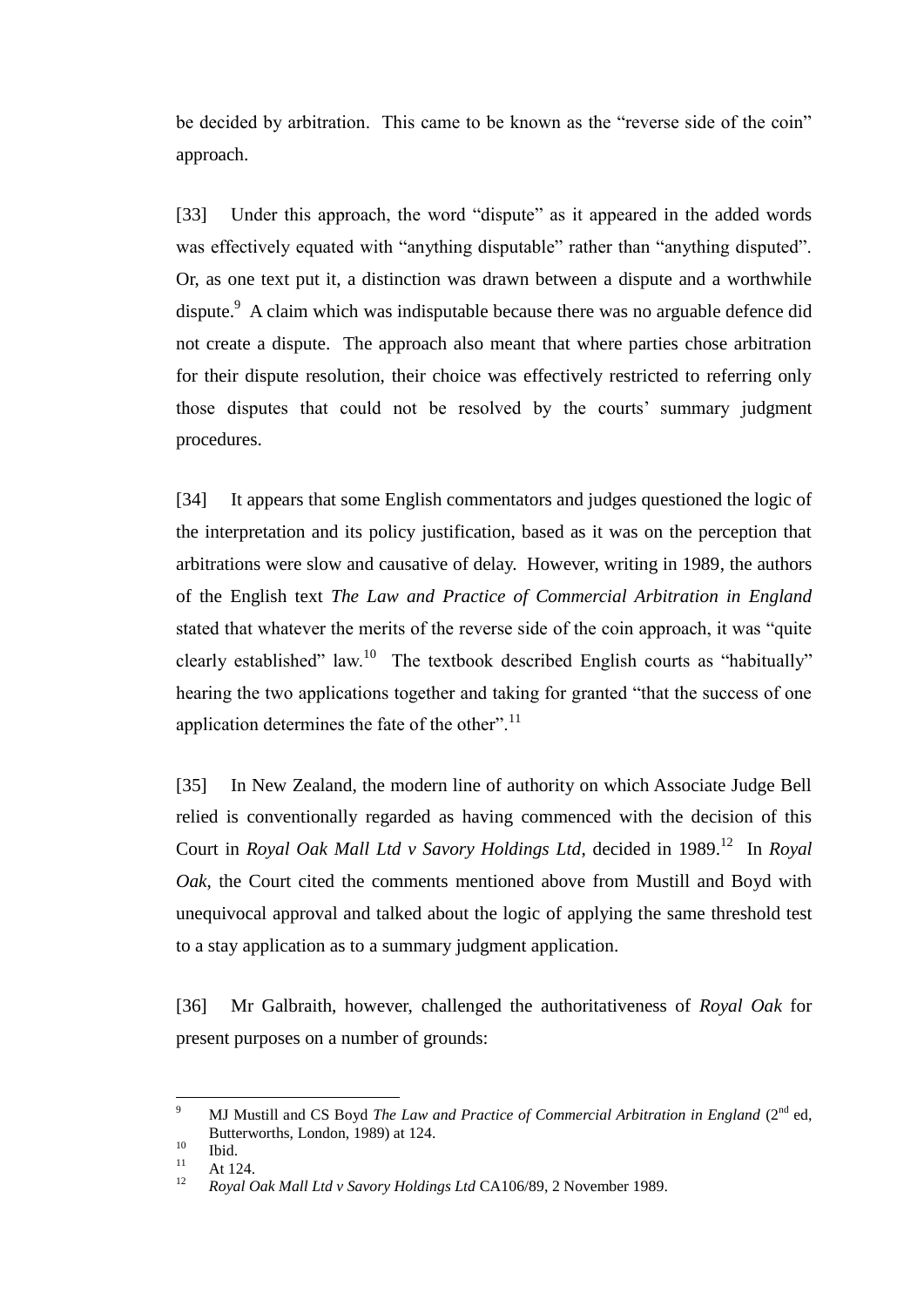- The Court's apparent endorsement of the reverse side of the coin approach was unnecessary, because on the facts there was no evidence of any real issue or dispute in existence, only a shadowy indication of one.
- The statutory provision at issue in *Royal Oak* (s 5 Arbitration Act 1908) was worded differently to art 8(1) and did not contain the added words.
- *Royal Oak* was undermined by a later 1994 decision, *Baltimar Aps Ltd v Nalder & Biddle Ltd* in which this Court held that for the purposes of international arbitration agreements governed by the Arbitration (Foreign Agreement and Awards) Act 1982, the court had no power to enquire into whether or not there was a real dispute.<sup>13</sup> The wording of the stay provision in *Baltimar* was more akin to art 8(1) than to s 5 of the Arbitration Act 1908, which was the clause under consideration in *Royal Oak*. Further, the Court in *Baltimar* accepted that there were strong logical arguments for the view that a bona fide if unsubstantial defence ought to be ruled upon by an arbitrator, not the court.
- The Court in *Royal Oak* failed to recognise that the English courts were beginning to express reservations about the way in which the added words were being interpreted and the appropriateness of the reverse side of the coin approach.

[37] It is correct that the Court in *Baltimar* took a different approach than *Royal Oak* in relation to foreign arbitration agreements. However, the Court did not in any way suggest that *Royal Oak* was wrong. On the contrary, the *Baltimar* decision expressly refers to *Royal Oak* as being the case "where this Court adopted the English practice of inquiring into the reality of the defence on applications for stay and summary judgment".<sup>14</sup>

 $13$ <sup>13</sup> *Baltimar Aps Ltd v Nalder & Biddle Ltd* [1994] 3 NZLR 129 (CA).

At 135.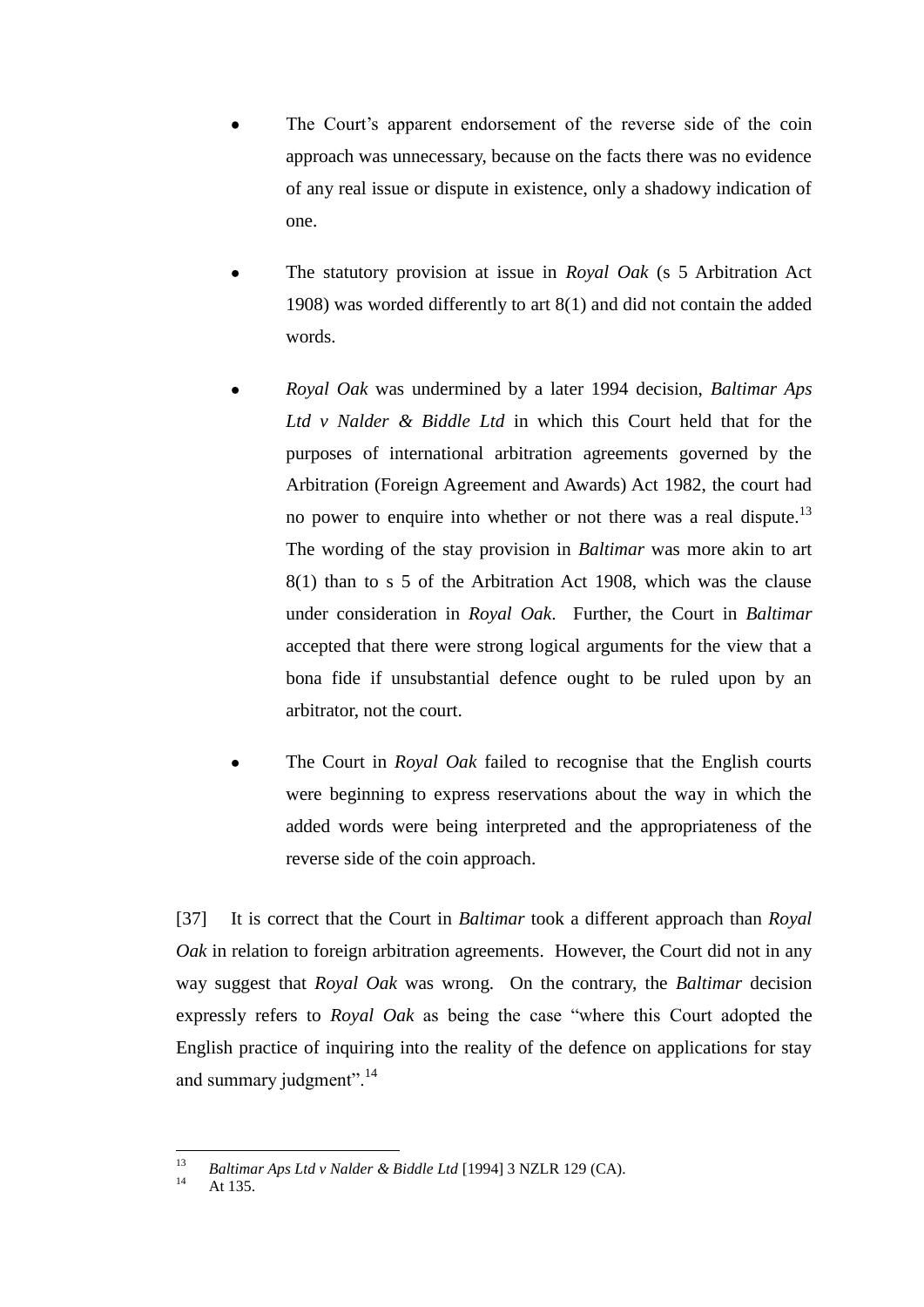[38] Further, as the Court in *Baltimar* makes plain, the reason for the different approach it took was because of differences in the wording of the relevant statutory provisions in question.<sup>15</sup> The provision at issue in *Baltimar* was a mandatory provision. It stated that the court "shall" make an order staying the proceeding unless the arbitration agreement is null and void, inoperative or incapable of being performed. The Court concluded that those words meant that in the absence of any of the three specified disqualifying conditions, the court had no discretion to exclude arbitration. Significantly, the Court contrasted that wording with the English equivalent, expressly noting that the English legislation extended the court's power to exclude arbitration to cases where there is not in fact any dispute. The Court went on to say that in the case of domestic arbitrations in New Zealand, the court had an even wider discretion than in England because s 5 of the Arbitration Act empowered the court to make an order staying proceedings if satisfied there is no sufficient reason why the matter should not be referred to arbitration. As mentioned, s 5 was the provision at issue in *Royal Oak*.

[39] We acknowledge that there are comments in *Baltimar* critical of the English approach, especially in cases where the parties have expressly excluded lawyers. However, the Court emphasised that its comments applied only to international arbitration agreements governed by the 1982 Act and that "the discretion given to the Court to order a stay in domestic arbitrations [allowed] a different approach".<sup>16</sup>

[40] Two important points emerge from *Baltimar*. First, the Court regarded the added words as extending the court's power to exclude arbitration and secondly, it confirmed that *Royal Oak* was good authority for the application of the reverse side of the coin approach in domestic arbitrations. The Court in *Baltimar* did not expressly say that the same result would have been reached in *Royal Oak* had s 5 of the New Zealand Arbitration Act contained the added words (as opposed to a general discretion), but it is a reasonable implication from its discussion of English authorities that it considered that would be the effect of the added words.

 $15$  $15$  At 135.

At 135.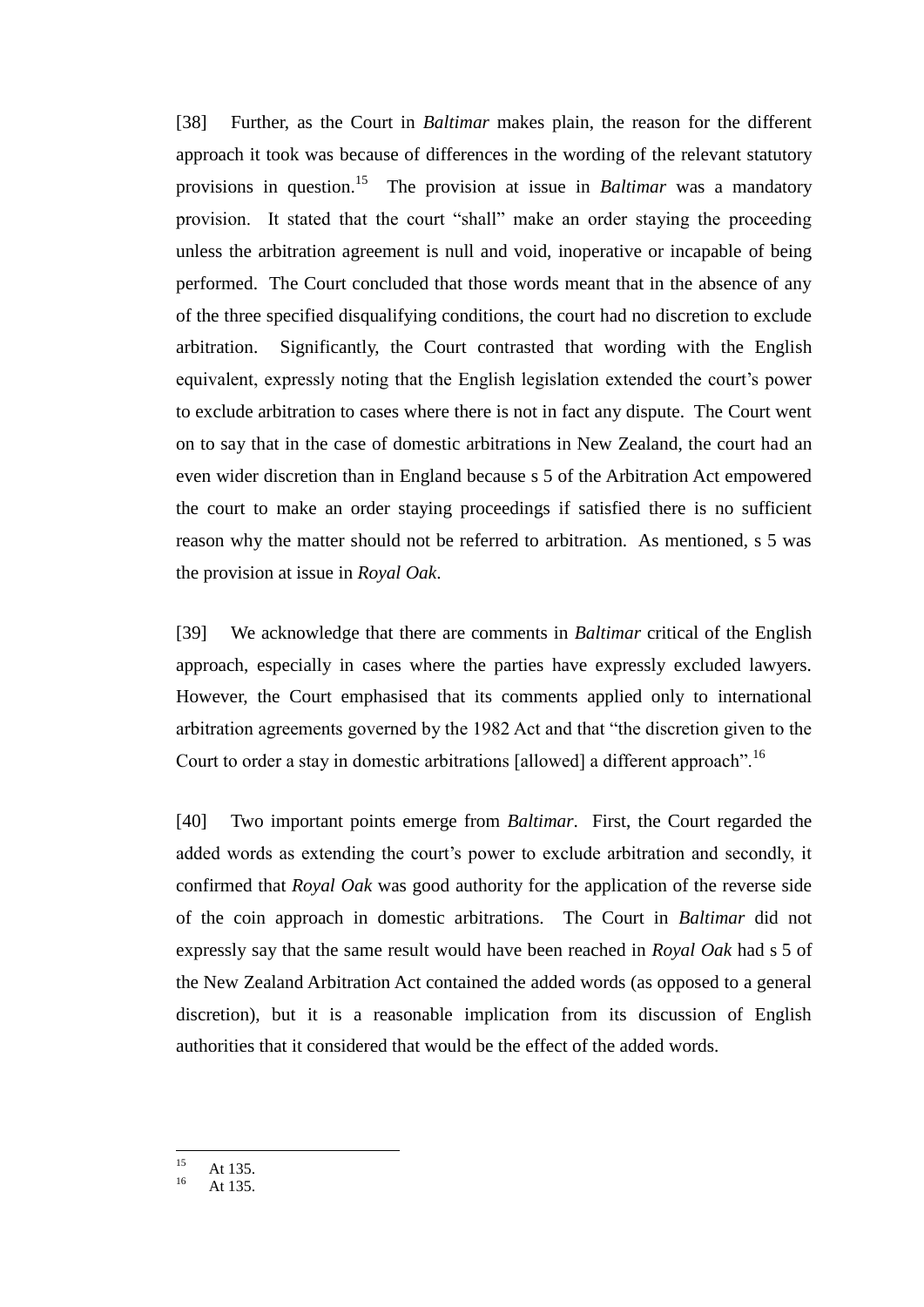[41] As mentioned, *Royal Oak* was decided under the Arbitration Act 1908. That Act was repealed in 1996 and replaced by the current Arbitration Act. Whereas the 1908 Act was largely modelled on English arbitration procedures, the 1996 Act is based on an international model developed by the United Nations Commission on International Trade Law (UNCITRAL) (the Model Law).

[42] The wording of art 8(1) is almost identical to the wording of art 8(1) of the Model Law, with the notable exception of the added words.

[43] The 1996 Act had its genesis in a 1991 New Zealand Law Commission Report.<sup>17</sup> This 1991 Report recommended the insertion of the added words to art 8(1). The Commission's reasons for that recommendation were contained in the following two paragraphs of the Report: $18$ 

308 The proposed addition at the end of article 8(1) may be explained by a passage in the Mustill Committee report:

> Section 1 of the Arbitration Act 1975 has a ground for refusing a stay which is not expressed in the New York Convention, namely "that there is not in fact any dispute between the parties with regard to the matter agreed to be referred". This is of great value in disposing of applications for a stay by a defendant who has no arguable defence. ((1990) 6 Arbitration International at 53)

The phrase makes explicit in this provision the element of "dispute" which is already expressly included in article 7(1) when read with s 4. The same reasoning underlies the recommendation in the Alberta ILRR report that a court be empowered to refuse to stay an action if "the case is a proper one for a default or summary judgment".

309 In the course of our consultative activity, we received a number of suggestions that the efficiency of the summary judgment procedure as it has developed under the High Court Rules should not be lost by reason of any implication that a dispute where there is no defence must be arbitrated under an arbitration agreement. We agree. Although it may be argued that if there is no dispute, then there is no "matter which is the subject of an arbitration agreement" within the meaning of article 8(1), it seems useful to spell out that the absence of any dispute is a ground for refusing a stay.

 $\frac{17}{2}$ <sup>17</sup> Law Commission *Arbitration* (NZLC R20, 1991).

See also [128].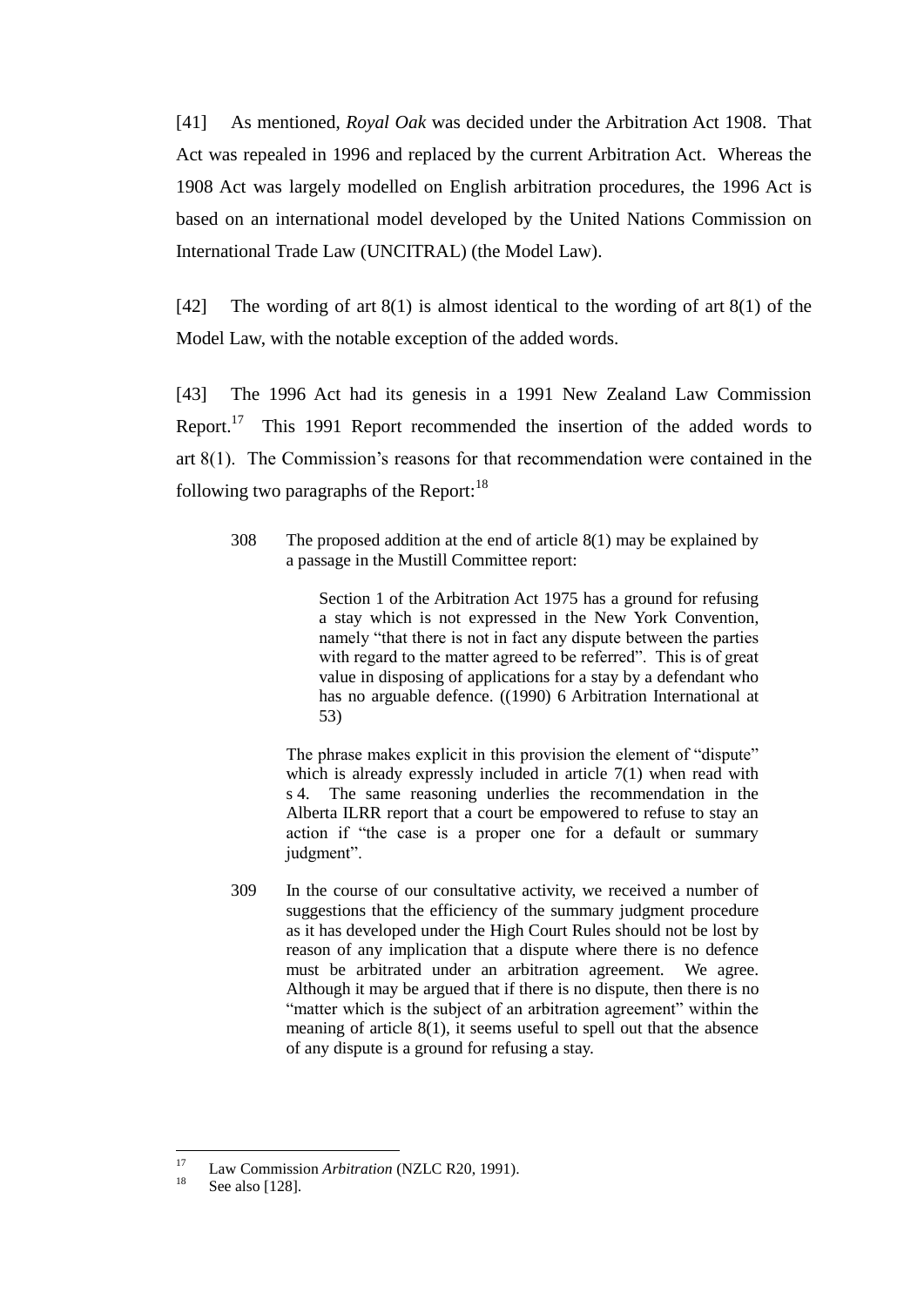[44] Mr Galbraith submitted that because [309] uses the word "useful" and talks about the absence of *any* dispute, it would be wrong to regard the Law Commission as necessarily endorsing the "arguable defence" interpretation of the added words. He further argued if that was what the Law Commission intended, then it was wholly inconsistent with the general thrust and driving purpose of the 1991 Report, which was to harmonise domestic and international arbitration law. In Mr Galbraith's submission, had the Commission intended to depart from the Model Law, it would surely have said so.

[45] We agree that read in isolation some aspects of [309] are ambiguous and capable of being read in the way suggested by Mr Galbraith. However, in our view, the preceding paragraph puts the matter beyond all doubt. In particular, the references in [308] to the reports of the Mustill Committee and the Alberta Institute of Law Research and Reform make it clear that the Law Commission saw the added words as importing the summary judgment "arguable defence" test and that this was the desired effect. The Mustill Committee Report was a 1990 English Report on the Model Law. The 1998 Report of the Alberta Institute of Law Research and Reform was concerned with proposals for a new Alberta Arbitration Act patterned on the Model Law. Both overseas reports recommended the use of the summary judgment test.

[46] The New Zealand Law Commission's 1991 Report included a draft statute recommended by the Commission. Article 8(1) of the draft contained the added words. While it took some five years for legislation to be finally enacted, the wording of art 8(1) did not change from the time of the Commission's draft.

[47] The Arbitration Act 1996 was enacted by the New Zealand Parliament in September 1996.

[48] In June 1996, the United Kingdom Parliament also enacted new arbitration legislation, namely the Arbitration Act 1996 (UK). Significantly, the relevant provision governing stay of court proceedings omitted the added words. Mr Galbraith suggested that by 1996 the reverse side of the coin approach had already been debunked by the English courts and the removal of the added words in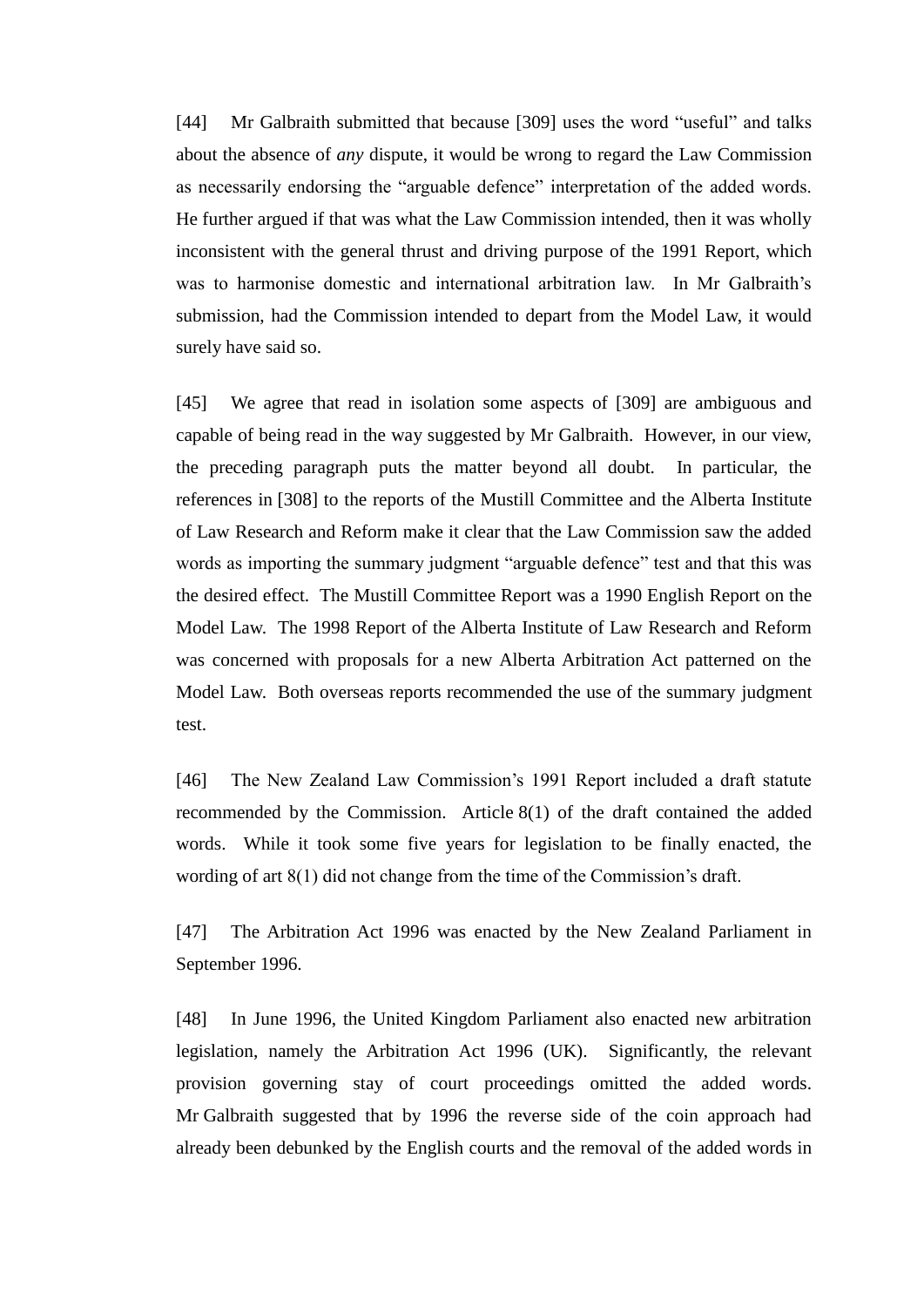the English legislation was accordingly designed to put the matter beyond all doubt, rather than effect any substantive change in the law.

[49] Thus, so the argument runs, the *insertion* of the added words by the New Zealand Parliament in 1996 should similarly be regarded as having no substantive effect.

[50] We are not persuaded of the logic of that argument. Nor in any event do we agree with Mr Galbraith's analysis of the pre-1996 English cases.

[51] It is certainly correct that several English decisions had expressed misgivings about the reverse side of the coin approach and adopted a narrower interpretation of the added words. Of these decisions, the most notable is that of Saville J in *Hayter v Nelson and Home Insurance Co.*<sup>19</sup>

[52] However, in our view it is incorrect to say that the added words had come to be regarded by the English courts as surplusage. At best, there was a divergence of opinion, the weight of authority arguably still favouring the reverse side of the coin approach.<sup>20</sup> Further, even in *Hayter v Nelson*, Saville J accepted that the phrase "not in fact any dispute" meant there was not in fact anything disputable. The test he propounded was that before a stay could be withheld, it must be "readily and immediately demonstrable" that the respondent had "no good grounds at all" for disputing the claim.<sup>21</sup> That is a lower threshold then the summary judgment test of no arguable defence, but it is a higher threshold than the test of lack of good faith advocated by Mr Galbraith.

[53] The significance of the added words and their subsequent removal in England in 1996 has been considered by the English Court of Appeal in *Halki Shipping Corp v Sopex Oils Ltd*. In that case, Henry LJ held that Parliament's insertion of the added words in 1930 had "radically altered" the legal position by imposing "a

<sup>19</sup> <sup>19</sup> *Hayter v Nelson and Home Insurance Co* [1990] 2 Lloyd's Rep 265 (QB).

<sup>20</sup> This analysis is supported by the subsequent English Court of Appeal decision in *Halki Shipping Corp v Sopex Oils Ltd* [1998] 1 WLR 726 (CA). Compare Departmental Advisory Committee on Arbitration Law *Report on Arbitration Bill* (February 1996), and the comments of Master Thomson in *Todd Energy Ltd v Kiwi Power (1995) Ltd* HC Wellington CP46/01, 29 October 2001 at [48] with which we respectfully disagree.

 $21$  At 271.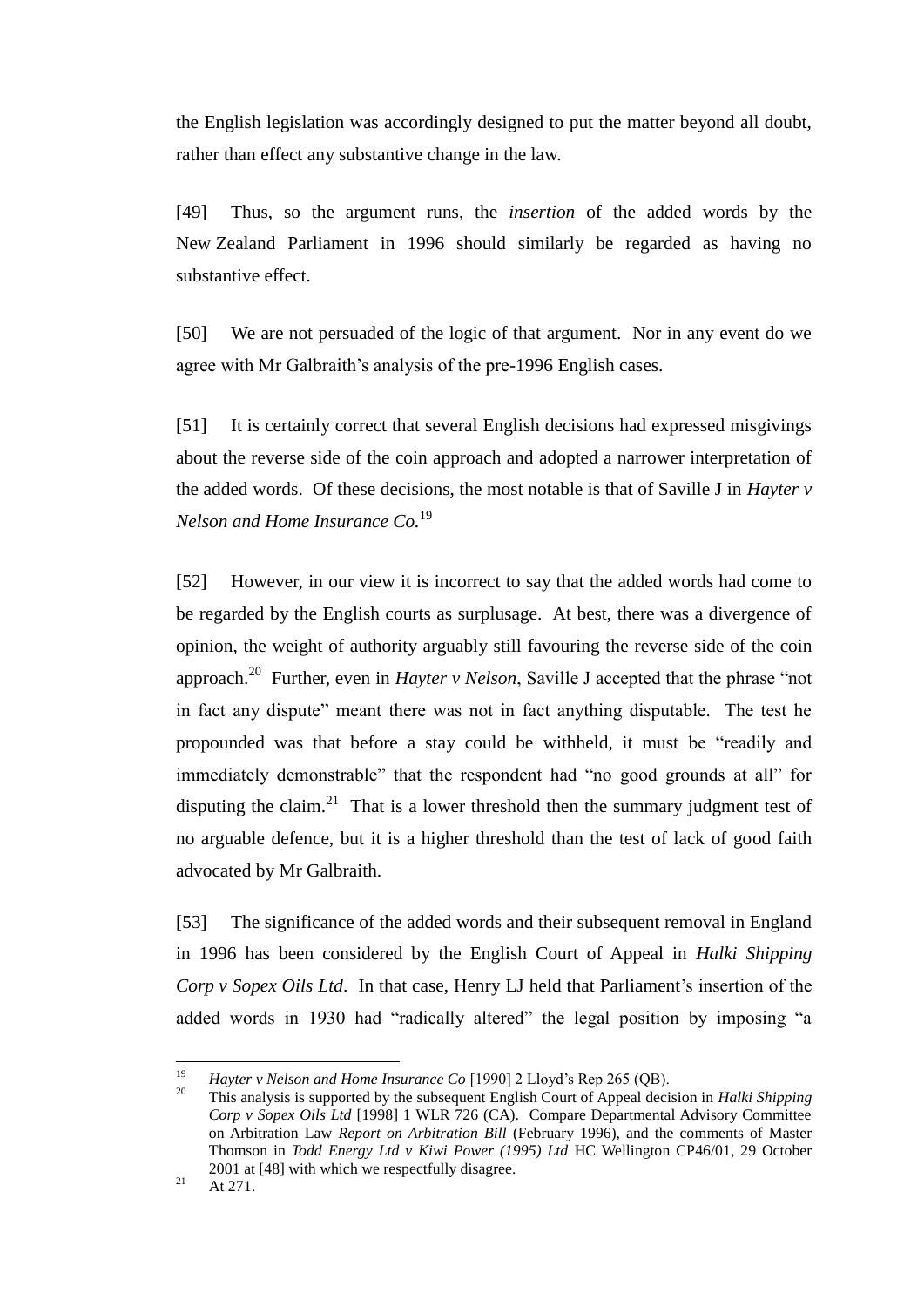significant restriction" on the court's power to grant a stay.<sup>22</sup> He described the added words as "legally significant" and as being "the source of the Court's jurisdiction to grant summary judgment in cases where there was a dispute under the arbitration agreement, but enquiry by the Court … into whether or not there was anything disputable had shown that there was not".<sup>23</sup> The majority of the Court in *Halki* further held that the 1996 repeal of the added words was also of legal significance, its intention being to exclude the Court's summary jurisdiction based on what was in fact disputable. Henry LJ said he took the excision of the added words as showing Parliament did not consider that the safeguards against arbitral delay which summary judgment provides are today necessary in the public interest.

[54] The fact the New Zealand Parliament chose to insert the added words five months after the United Kingdom Parliament had chosen to remove them tends to suggest that, contrary to its United Kingdom counterpart, the New Zealand Parliament considered the safeguards were still useful. That had certainly been the view expressed to Parliament by the New Zealand Law Commission in 1991.

[55] Since the enactment of the 1996 Act in New Zealand, the preponderance of High Court authority has continued to follow the reverse side of the coin approach.<sup>24</sup> Further, although the issue has not been argued before this Court until now, this Court has in one post-1996 Arbitration Act decision accepted without demur an agreement by counsel that the reverse side of the coin approach applied.<sup>25</sup>

<sup>22</sup>  $\frac{22}{23}$  At 748–749.

 $\frac{23}{24}$  At 749.

<sup>24</sup> *Reilly v Fletcher* HC Nelson CP17/95, 5 March 1996 at 4; *Auckland City Council v Auckland Tepid Baths Ltd (No 1)* HC Auckland HC78/96, 10 February 1997 at 6–7; *Fletcher Construction New Zealand v Kiwi Co-operative Dairies Ltd* HC New Plymouth CP7/98, 27 May 1998 at [1.03] and [4.07]; *Natural Gas Corporation of New Zealand Ltd v Bay of Plenty Electricity Ltd* HC Wellington CP179/99, 22 December 1999 at 11; *Southern v Yang* HC Auckland CP168- IM99, 3 December 1999 at [3]; *Yawata Ltd v Powell* HC Wellington AP142/00, 4 October 2000 at [52], [67] and [76]; *Rawnsley v Ruck* HC Auckland AP159/00, 20 February 2001 at [10] and [23]; *Martin v Wills* HC Timaru CP11/01, 8 November 2001 at [14]; *Rappongi Excursions Ltd v Denny's Inc* HC Nelson CP20/01, 24 April 2001 at [27]; *Pathak v Tourism Transport Ltd* [2002] 3 NZLR 681 at [28]; *Reddy Dig Contractors Ltd v Connetics Ltd* HC Wellington CP147/02, 12 February 2003 at [71], [75] and [96]; *Rayonier MDF New Zealand Ltd v Metso Panelboard Ltd* HC Auckland CP256/02, 27 May 2003 at [24]–[30]; *BP Oil New Zealand Ltd v Inglis* HC Nelson CIV-2001-442-1996, 22 December 2004 at [14]; *Carter Holt Harvey Ltd v Genesis Power Ltd (No 2)* [2006] 3 NZLR 794 at [50]; *Lawson v Hartshorn* HC Christchurch CIV-2007- 409-3055, 8 May 2008 at [21], [23] and [59]–[60]; *Station Properties Ltd (in rec) v Paget* HC Auckland CIV-2009-404-664, 22 December 2009 at [38(c)]; *Mudgway v DM Roberts Ltd* HC Tauranga CIV-2012-470-114, 29 June 2012 at [55]–[57].

<sup>25</sup> *Contact Energy Ltd v Natural Gas Corporation of New Zealand Ltd* CA65/00, 18 July 2000 at [22] and [60].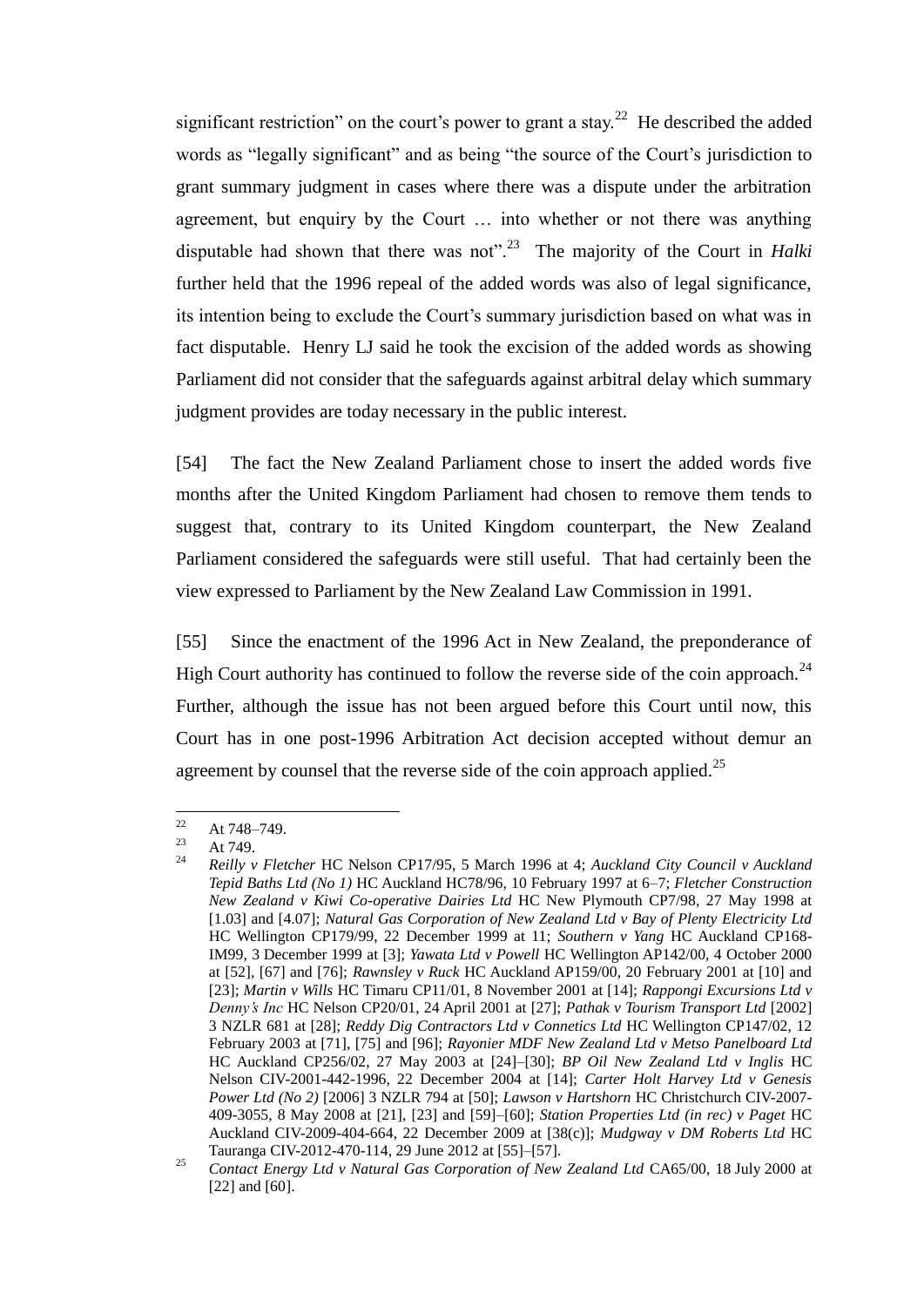[56] There have, however, been some dissenting voices.

[57] In *Todd Energy Ltd v Kiwi Power (1995) Ltd*, Master Thomson held that in dealing with any summary judgment application which was resisted by a stay application under art 8(1), the court should consider the stay application first and apply the *Hayter v Nelson* test.<sup>26</sup> Master Thomson also stated that the Law Commission had made "a serious error" when it had recommended including the added words in the new legislation.<sup>27</sup> He considered the added words had the potential to create problems, which he listed as follows:  $28$ 

- (1) The necessity for the court in each case to determine what constitutes a dispute?
- (2) The approach the Court should take when faced with concurrent applications for summary judgments and stay.
- (3) The fact that if the Court hears the summary judgment application and refuses it then two hearings (at least) will result. That may well have occurred in *Royal Oak Mall Ltd*; it certainly had that result in *Fletcher Construction Ltd*. In such cases duplication of judicial resources and the extra time and costs will follow.
- (4) There is a real danger that if the summary judgment application fails and the dispute goes to arbitration, the arbitrator (often possessed of greater expert knowledge than the Court as to the nature of the dispute) will be handicapped in resolving it by findings made by the Judge which will be res judicata *Maclean v Stewart* (1997) 11 PRNZ 66.
- (5) To determine the summary judgment may take hours even days to hear (the English experience), and the Master's experience here.

[58] Master Thomson reiterated these views in *Alstom New Zealand Ltd v Contact Energy Ltd.*<sup>29</sup>

[59] Both *Todd Energy* and *Alstom* were cited with approval by Dobson J in *Body Corporate 344862 v E-Gas Ltd.*<sup>30</sup> Dobson J stated that the approach advocated by Master Thomson appeared "well justified" having regard to the changes in the wording of the legislation since *Royal Oak* (replacement of a broadly worded

 $26$ <sup>26</sup> *Todd Energy Ltd v Kiwi Power (1995) Ltd*, above n 20.<br>
<sup>27</sup> **At [34]** 

 $\frac{27}{28}$  At [34].

 $\frac{28}{29}$  At [34].

<sup>&</sup>lt;sup>29</sup> *Alstom New Zealand Ltd v Contact Energy Ltd* HC Wellington CP160/01, 12 November 2001.<br><sup>30</sup> Pedu Cauganda 244862 u. E. Cas Ltd UC Wallington CIV 2007 485 2168 22 September 2008.

<sup>30</sup> *Body Corporate 344862 v E-Gas Ltd* HC Wellington CIV-2007-485-2168, 23 September 2008.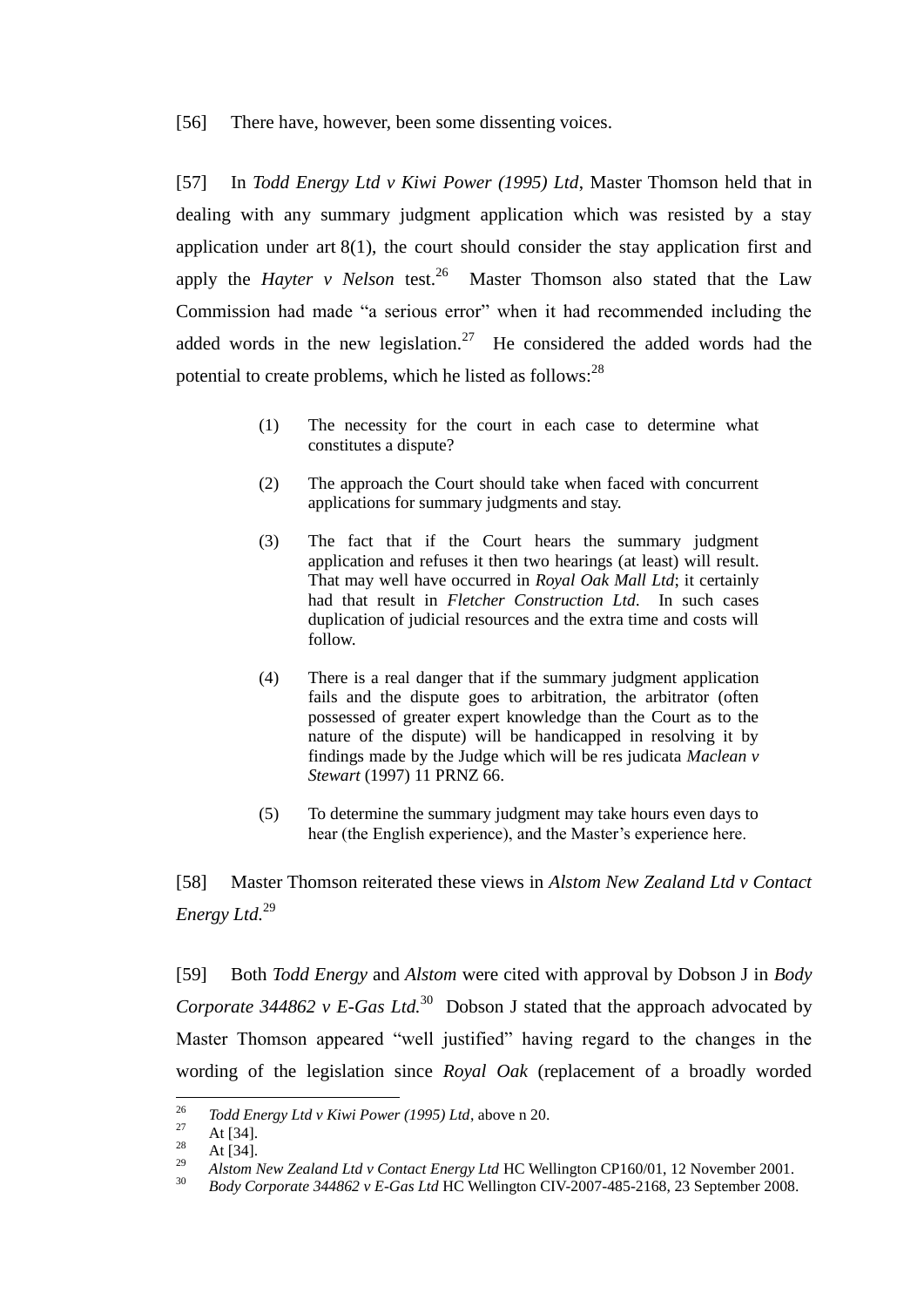discretion with a mandatory stay provision subject to a defined exception).<sup>31</sup> In the view of Dobson J, permitting potential bifurcation of a dispute by allowing arguments on summary judgment was inconsistent with the Model Law's principle of party autonomy. His suggested solution was that a stay should only be declined if the whole dispute was able to be resolved in summary judgment.

[60] The views expressed by Master Thomson have also found support in *Gawith v Lawson* and in two New Zealand texts.<sup>32</sup>

[61] However, in 2003 the New Zealand Law Commission undertook a comprehensive review of the Arbitration Act 1996. The resulting report refers specifically to the *Todd Energy* decision and the criticisms expressed by Master Thomson.<sup>33</sup> The Commission's response to the criticism was as follows:<sup>34</sup>

We are not prepared to revisit this issue. The efficacy of the summary judgment procedure is in issue. Clearly the Commission, in 1991, made its recommendation after receiving submissions which led it to believe that the "added words" were necessary. We are not prepared to reject that view without undertaking further public consultation. It is a matter which submitters will be at liberty to raise with a select committee if a Bill is introduced into the House of Representatives to give effect to recommendations made in this report.

[62] Following the review, several provisions of the Arbitration Act 1996 were amended by the Arbitration Amendment Act 2007. There was no amendment to art 8(1).

#### **Analysis**

<span id="page-17-0"></span>[63] Our task is of course to ascertain Parliament's intention having regard to the language used, the purpose of the legislation and any background legislative material, which in this case importantly includes the two Law Commission Reports.

<sup>31</sup>  $\frac{31}{32}$  At [66].

<sup>32</sup> *Gawith v Lawson* HC Masterton CIV-2010-435-253, 4 May 2011 at [7]–[8]; AAP Willy *Arbitration* (Brookers, Wellington, 2010) at [4.9]; P Green and B Hunt *Green and Hunt on Arbitration Law and Practice* (looseleaf ed, Brookers). It should be noted that on the facts of these dissenting cases,the comments made were largely obiter.

<sup>33</sup> Law Commission *Improving the Arbitration Act 1996* (NZLC R83, 2003) at [245].

<sup>34</sup> At [247]. Mr Galbraith points out that the Law Commission has misquoted its own previous report in that the 1991 Report used the word "useful" rather than "unnecessary". However, in our view this does not detract from the weight to be placed on the 2003 Report.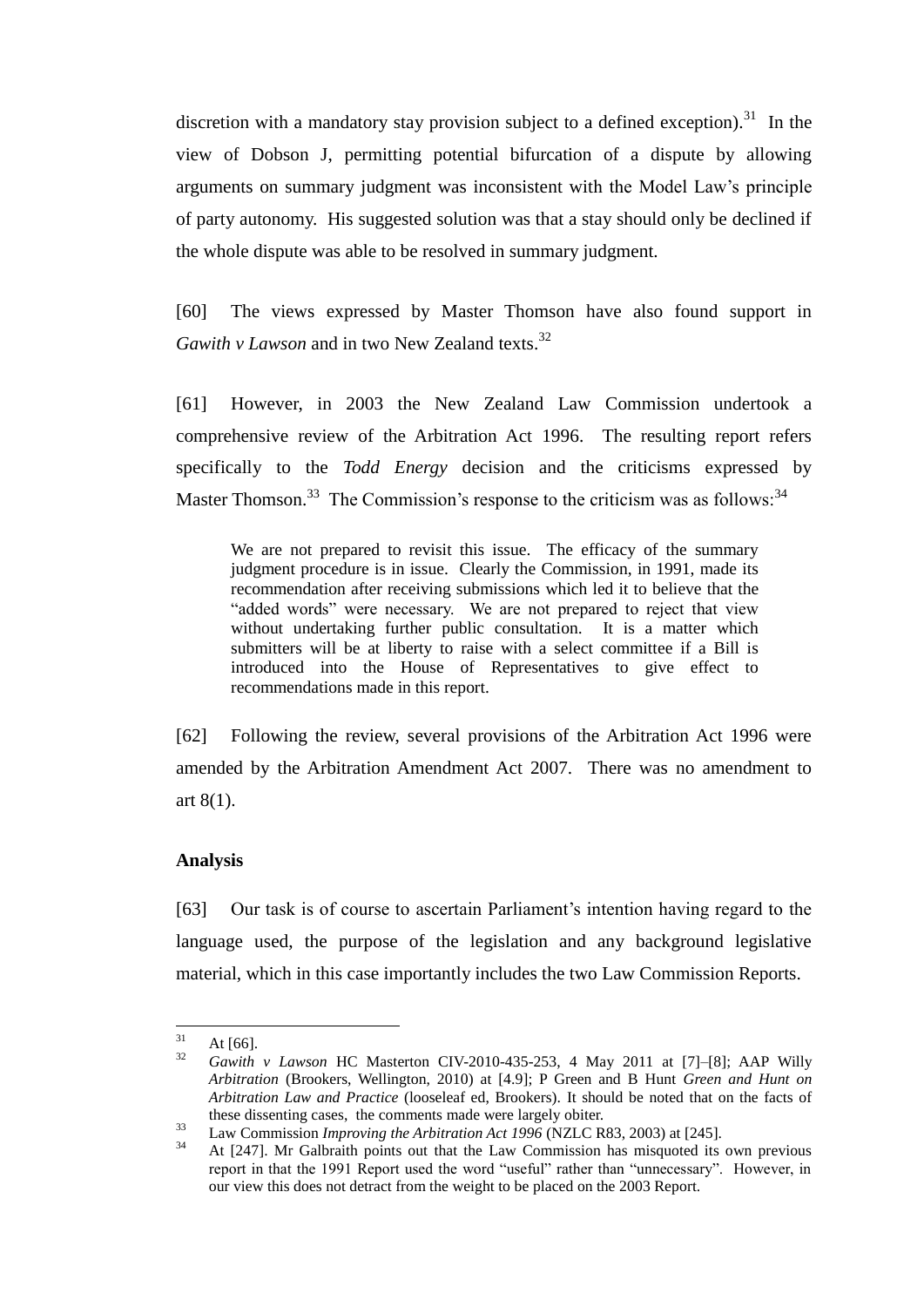[64] Mr Galbraith submitted that nothing in the express wording of art 8(1) militates in favour of the reverse side of the coin approach. The words "arguable defence" do not appear anywhere. They are pure judicial gloss. Mr Galbraith also referred us to ss 3 and 5 of the Arbitration Act. Section 3 provides that in interpreting the Act, the court may refer to documents relating to the Model Law. Section 5 sets out the purposes of the Act. These include encouraging the use of arbitration as an agreed method of resolving commercial and other disputes and promoting international consistency of arbitral regimes based on the Model Law. Mr Galbraith emphasised that the added words should be construed having regard to those purposes and not to the efficacy of the summary judgment procedure. The latter is not mentioned in s 5.

[65] The points made are valid ones, but in our view they are outweighed by the following considerations.

[66] Article 8(1) of the Model Law does not contain the added words. Article 8(1) of the New Zealand Arbitration Act does contain the added words. Therefore consistency with the Model Law was not intended to be absolute.<sup>35</sup>

[67] Further, the presumption is that Parliament does nothing in vain. The added words must have been intended to have some effect. They are not superfluous. Similarly, Parliament should not be taken to have intended an absurdity, which would follow if the word "dispute" as it appears in the added words was given its usual meaning. The parties have only agreed to refer disputes to arbitration and so if there was no dispute then there would be nothing to refer in the first place. In order to make sense of the word "dispute" as it appears in the added words, it must therefore be interpreted as having an expanded meaning. This is reinforced by the use of the word "finds" in art 8(1), which demonstrates that Parliament clearly envisaged a judicial inquiry or hearing. A hearing would, as Mr Ring QC points out, normally involve evidence and submissions. The stated purpose of the hearing is to enable the court to determine whether there is or is not in fact any dispute. The words "in fact" denote that the test is to be an objective one.

 $35$ <sup>35</sup> Something the 1991 Law Commission Report in fact made clear.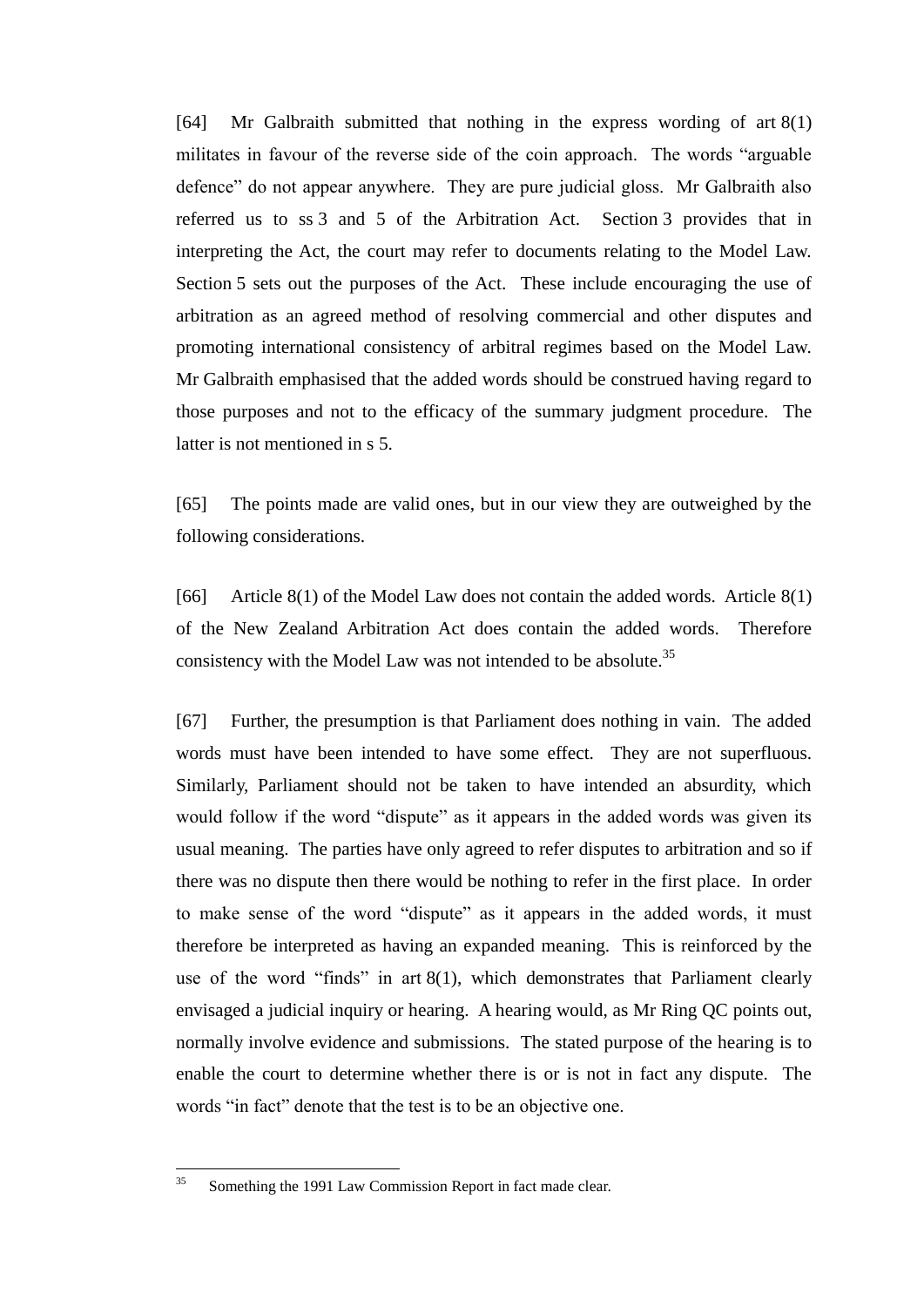[68] All of that is arguably consistent with a hearing limited to ascertaining the genuineness or good faith of the dispute as well as being consistent with an inquiry into whether the defendant has any arguable basis for disputing the plaintiff's claim.<sup>36</sup> However, in interpreting the added words, it is not possible to ignore the law as it stood prior to the enactment of the 1996 Act, nor the two Law Commission Reports.

[69] There can be no doubt that the 1991 Law Commission Report was the genesis for the added words. In our view, the Law Commission's recommendation was clearly intended to ensure that the existing New Zealand legal position and practice since the decision of *Royal Oak* would continue under the new statute.

[70] In order to overcome the argument that Parliament must have accepted the Law Commission's recommendation in subsequently enacting the added words, Mr Galbraith was driven to suggesting that Parliament may have understood the added words in some other way and so intended to achieve something different. We do not accept that submission which we consider unrealistic and unsupported by any background material.<sup>37</sup>

[71] Mr Galbraith also faces the further formidable obstacle that following a comprehensive review of the Arbitration Act, Parliament retained the added words in 2007. It did so knowing of the way in which the overwhelming weight of New Zealand court decisions had interpreted the added words, and it did so knowing of the criticism of the reverse side of the coin approach. In those circumstances, the retention of the added words must be taken to represent a deliberate policy choice on the part of the New Zealand Parliament. It is not for us to substitute a different policy.

 $36$ <sup>36</sup> It is only arguable because it is possible under the Model Law a court would have the power to engage in such a good faith inquiry anyway (without the need for the added words). That in turn would militate against giving the added words an interpretation which would render them superfluous.

 $37$  Mr Galbraith sought to rely on an extract from Hansard which shows that when the then Arbitration Bill was introduced for its Third Reading, significant modifications from the Model Law were identified, but no mention was made of the added words. The inference he seeks to draw from the omission is in our view tenuous.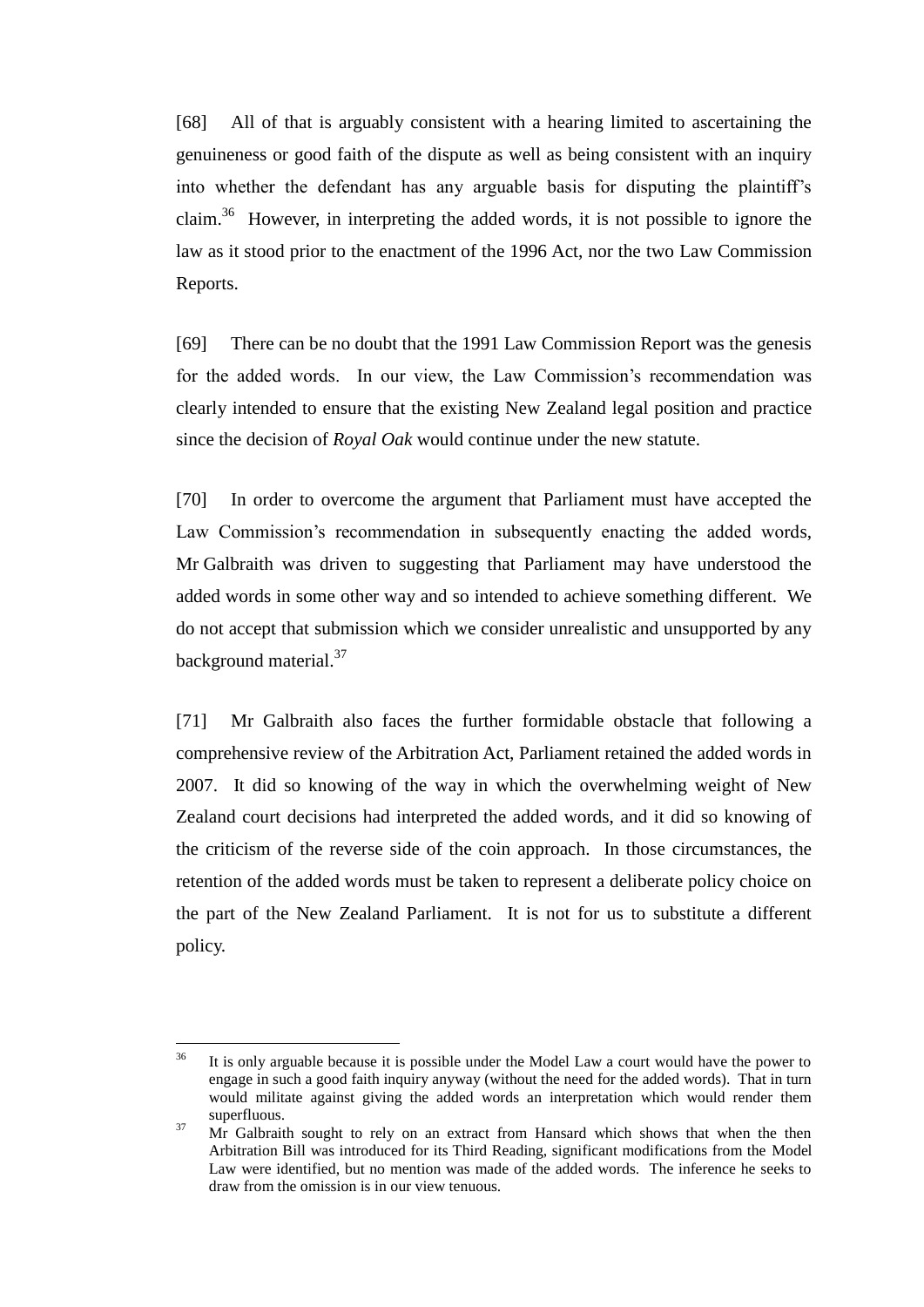[72] It is worth noting in this context that the 2003 Law Commission review found that the Arbitration Act appeared to be working well and that the courts appeared to be applying the Act in accordance with its underlying themes, identified as being party autonomy, reduced judicial involvement in the arbitral process, consistency with laws in other jurisdictions and increased powers for the arbitral tribunal. This suggests that the reverse side of the coin approach is not as problematic as Zurich asserts.

[73] Claims that New Zealand is out of step with the rest of the world on this issue also appear to be overstated. In six Canadian provinces for example, a stay of proceedings may be refused if the matter in dispute is a "proper one for default or summary judgment",<sup>38</sup> while in two other Canadian provinces and in South Africa the Court is given a wide general discretion to refuse a stay similar to that found in the 1908 New Zealand Arbitration Act.<sup>39</sup>

[74] Arguments about party autonomy also work both ways. As Mr Ring pointed out, in this case the parties not only agreed on arbitration and the arbitration venue, they also agreed that New Zealand law would apply to the policy and that New Zealand courts would have exclusive jurisdiction. Thus it can be said that the parties themselves chose the law which was applied in the Associate Judge's decision.

[75] In many cases, it may also be unjust that a claimant should be forced into the expense of full scale arbitration if there is no arguable defence. The summary judgment process does offer a timely and efficient means of resolution. As for cases becoming bogged down by appeals, there is of course a right of appeal (or review) against a stay application anyway.

[76] All of that is not to say we consider Mr Galbraith's policy arguments are without merit. On the contrary, we consider that some of them do have merit. The point is that there are countervailing policy arguments and that Parliament has made its choice which we must uphold.

<sup>38</sup> <sup>38</sup> Arbitration Act RSA 2000 c A-43, s 7; The Arbitration Act CCSM 1997 c A120, s 7; Arbitration Act SNB 1992 c A-10.1, s 7; Commercial Arbitration Act RSNS 1999 c 5, s 9; Arbitration Act SO 1991 c 17, s 7; Arbitration Act SS 1992 c A-24.1, s 8.

<sup>39</sup> Arbitration Act RSPEI 1988 c A-16, s 6; Arbitration Act RSNL 1990 c A-14, s 4; Arbitration Act No 42 of 1965 (South Africa), s 6.